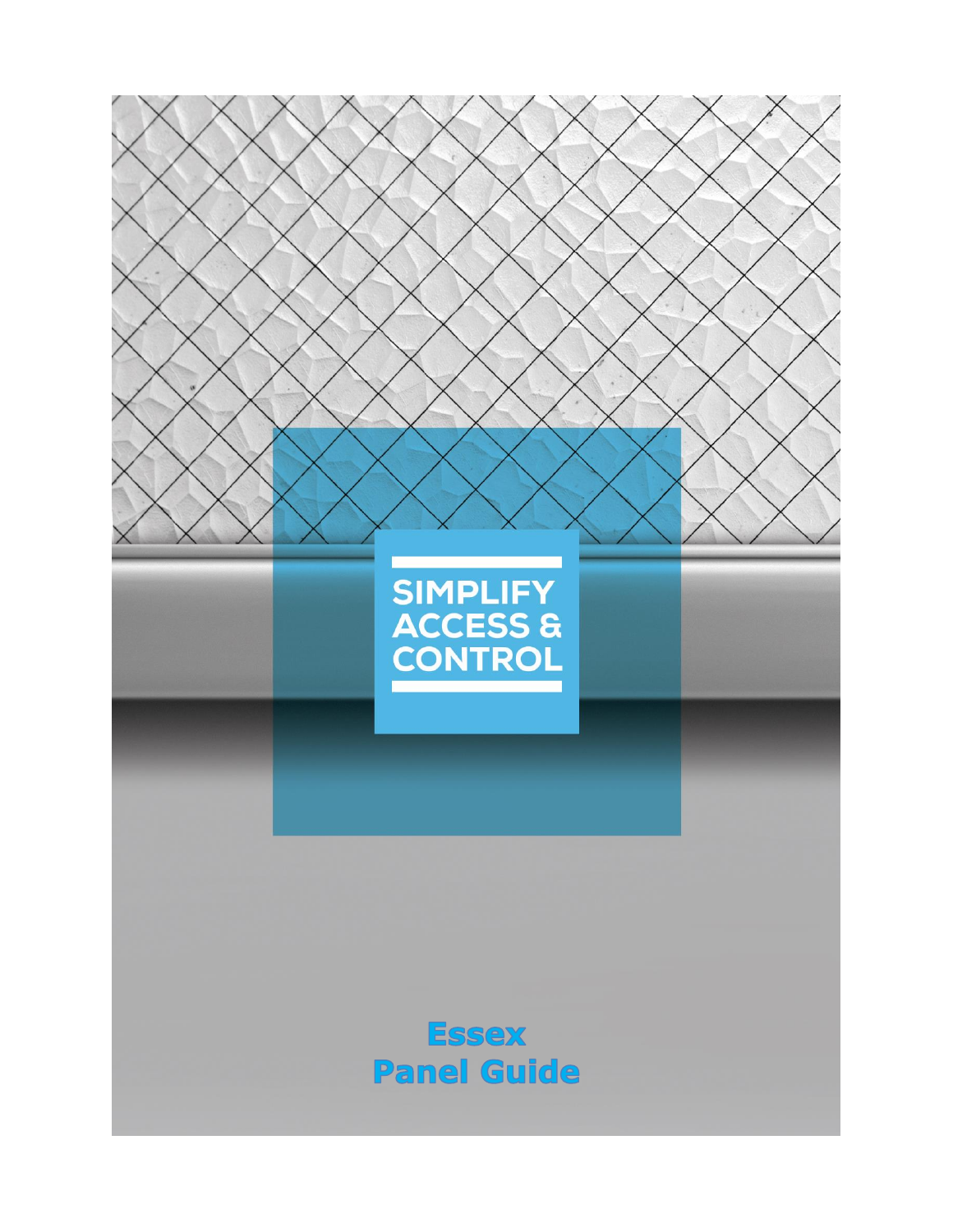# **Intelli‒Site Security Management Software**

# **Essex Panel Guide**

For Windows 7 Professional and Ultimate, Windows 8.1 Pro and Enterprise, Windows 10 Pro and Enterprise, Server 2008 R2, and Server 2012 R2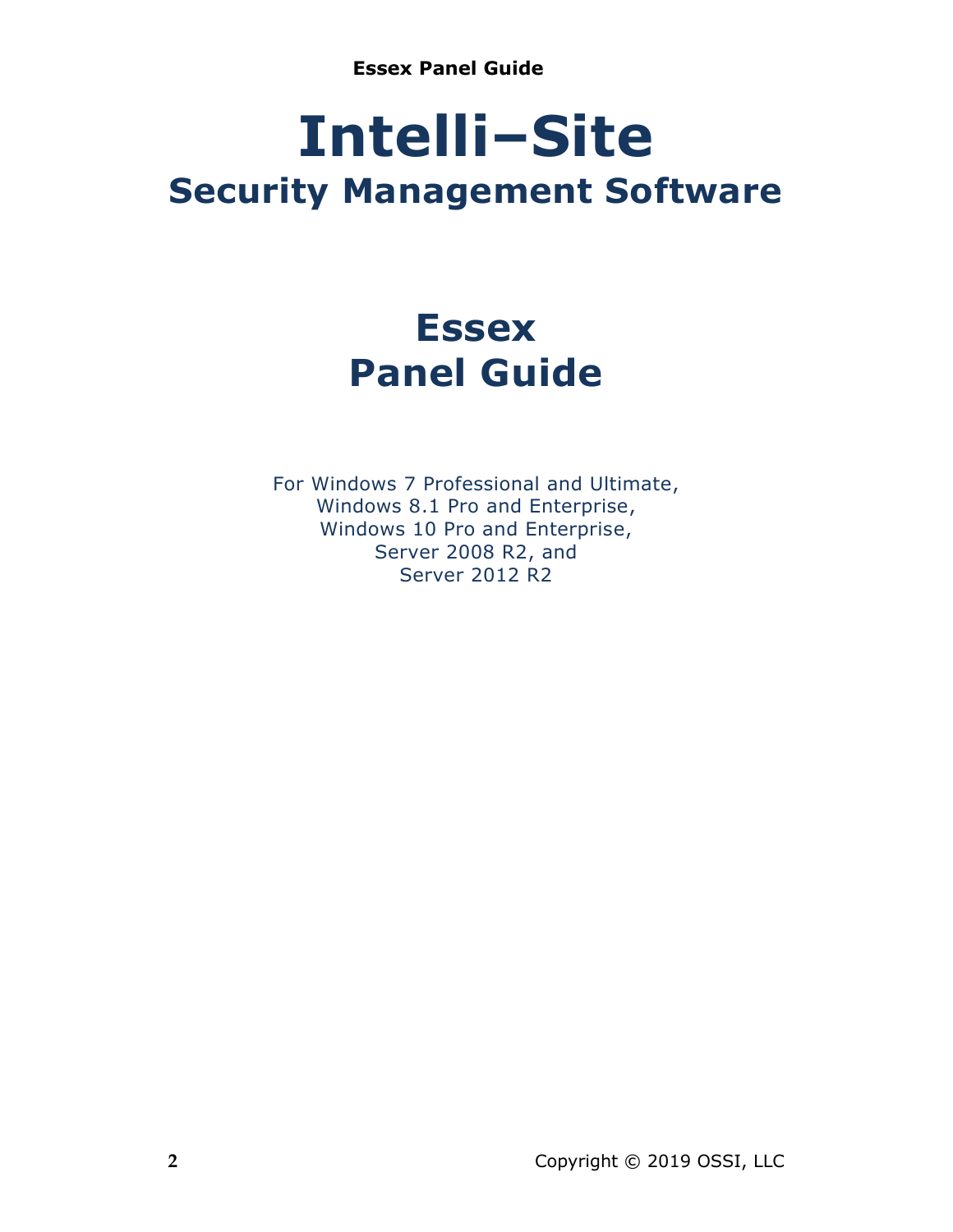## <span id="page-2-0"></span>**Copyright**

Copyright © 2019 OSSI, LLC All rights reserved.

Information in this document is subject to change without notice. The software described in this document is furnished under a license agreement or nondisclosure agreement. The software may be used or copied only in accordance with the terms of those agreements. No part of this publication may be reproduced, stored in a retrieval system, or transmitted in any form or any means electronic or mechanical, including photocopying and recording for any purpose other than the purchaser's use without the written permission of OSSI.

OSSI, LLC 10125 S 52nd St. Franklin, WI 53132-8677 **[ossi-usa.com](http://ossi-usa.com/)**

| Telephone: (262) 522-1870 |                  |
|---------------------------|------------------|
| Toll Free:                | $(888)$ 488-2623 |
| Fax:                      | $(262)$ 522-1872 |

### <span id="page-2-1"></span>**Trademarks**

Intelli-Site® is registered in U.S. Patent & Trademark Office.

All other registered and unregistered trademarks are the sole property of their respective owners.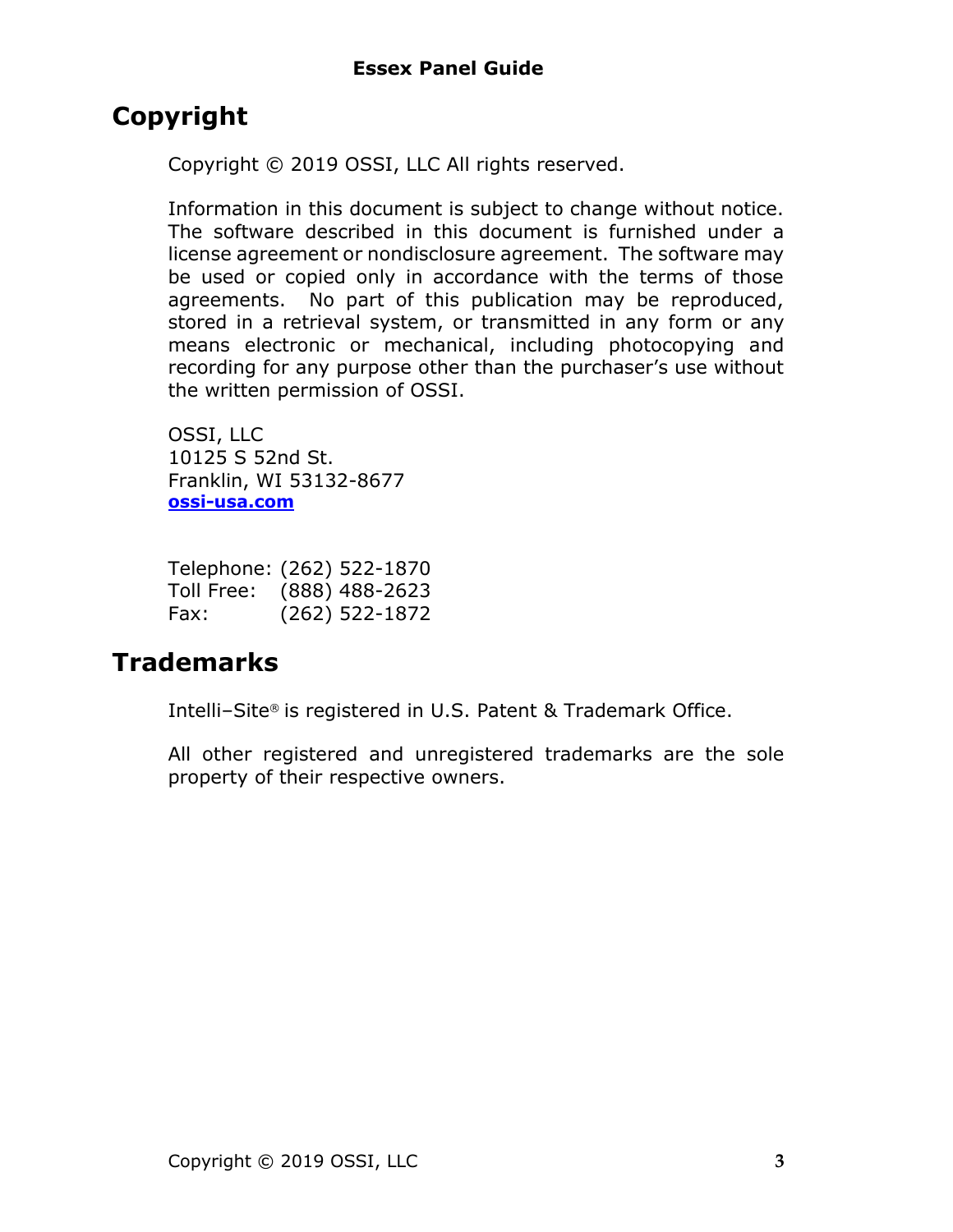### <span id="page-3-0"></span>**Technical Support Assistance**

### *OSSI, LLC Headquarters*

OSSI, LLC 10125 S 52nd St. Franklin, WI 53132-8677 (262) 522-1870

(888) 488-2623

### *Technical Support*

Technical support is available via telephone or email. Contact Technical Support 8:00 AM to 5:00 PM Central Standard time. If calling after hours, please leave a detailed voice mail message, and someone will return your call as soon as possible.

Email: [support@ossi-usa.com](mailto:support@ossi-usa.com) Phone: (888) 488-2623

When calling, please be at the computer prepared to provide the following information:

- Product version number, found by selecting the **CAbout** button from the Intelli-Site Application Menu.
- The type of computer being used including, operating system, processor type, speed, amount of memory, type of display, etc.
- Exact wording of any messages that appear on the screen.
- What was occurring when the problem was detected?
- What steps have been taken to reproduce the problem?
- It is highly recommended that the user generate a support package for transmission to Intelli-Site technical support staff. To generate the package, run the Intelli-Site Configuration Utility. *Create Support Package…* is the last option in the **Tools** menu.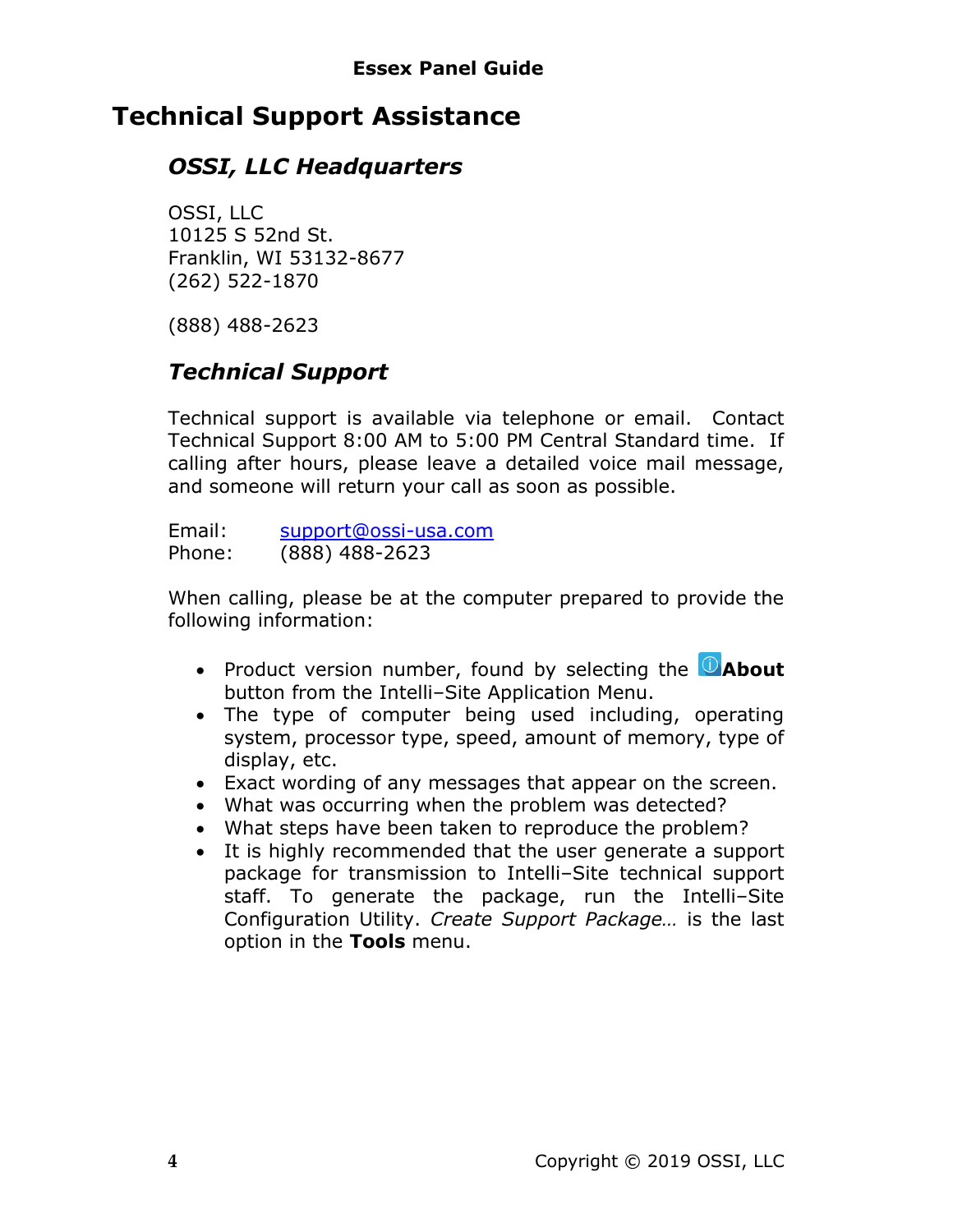# <span id="page-4-0"></span>**Table of Contents**

| 3.1.2 Add a Communications Method  13 |
|---------------------------------------|
|                                       |
|                                       |
|                                       |
|                                       |
|                                       |
|                                       |
|                                       |
|                                       |
|                                       |
|                                       |
|                                       |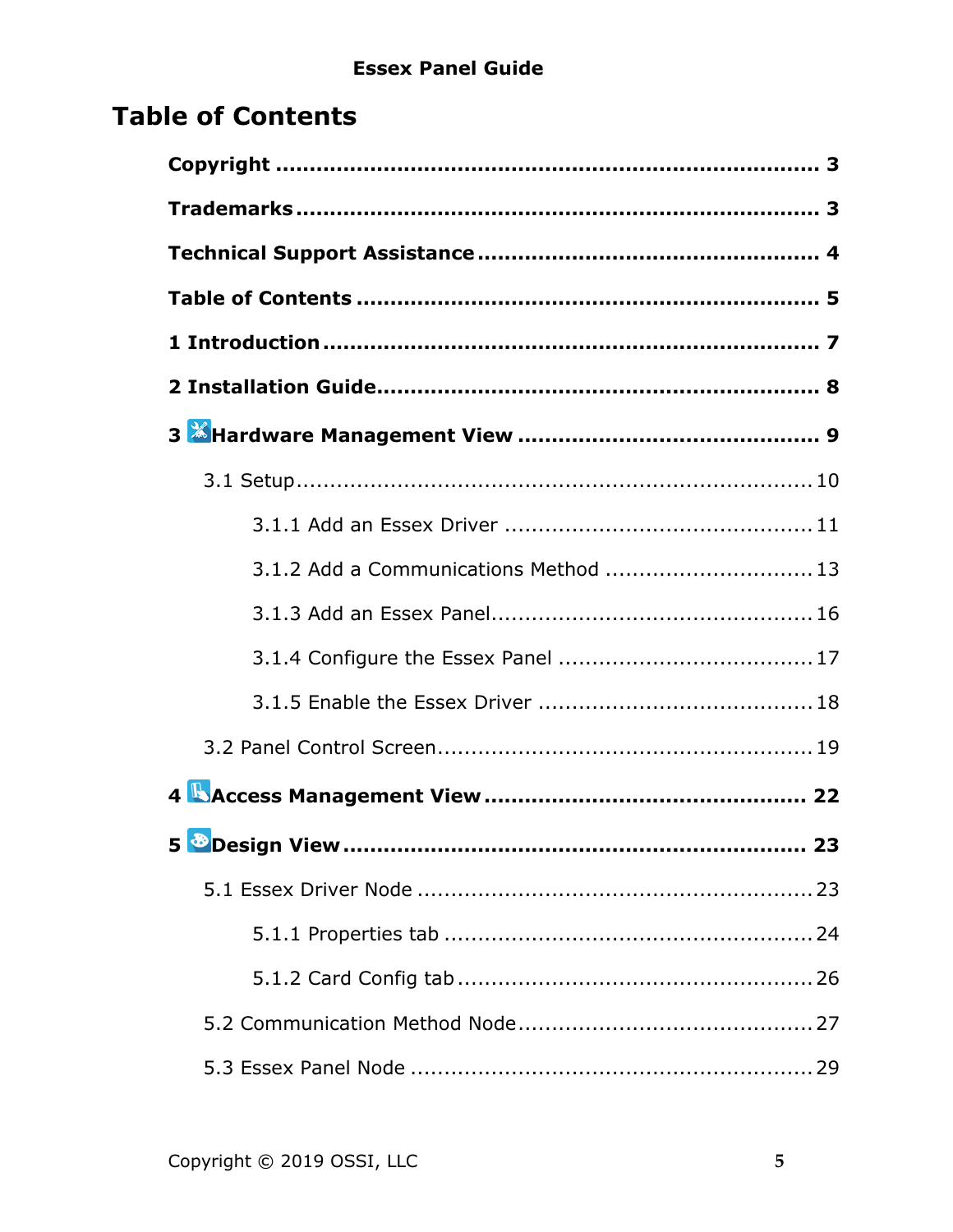| 5.4.1 Using the Essex Driver and Panel Nodes in |  |
|-------------------------------------------------|--|
|                                                 |  |
|                                                 |  |
|                                                 |  |
|                                                 |  |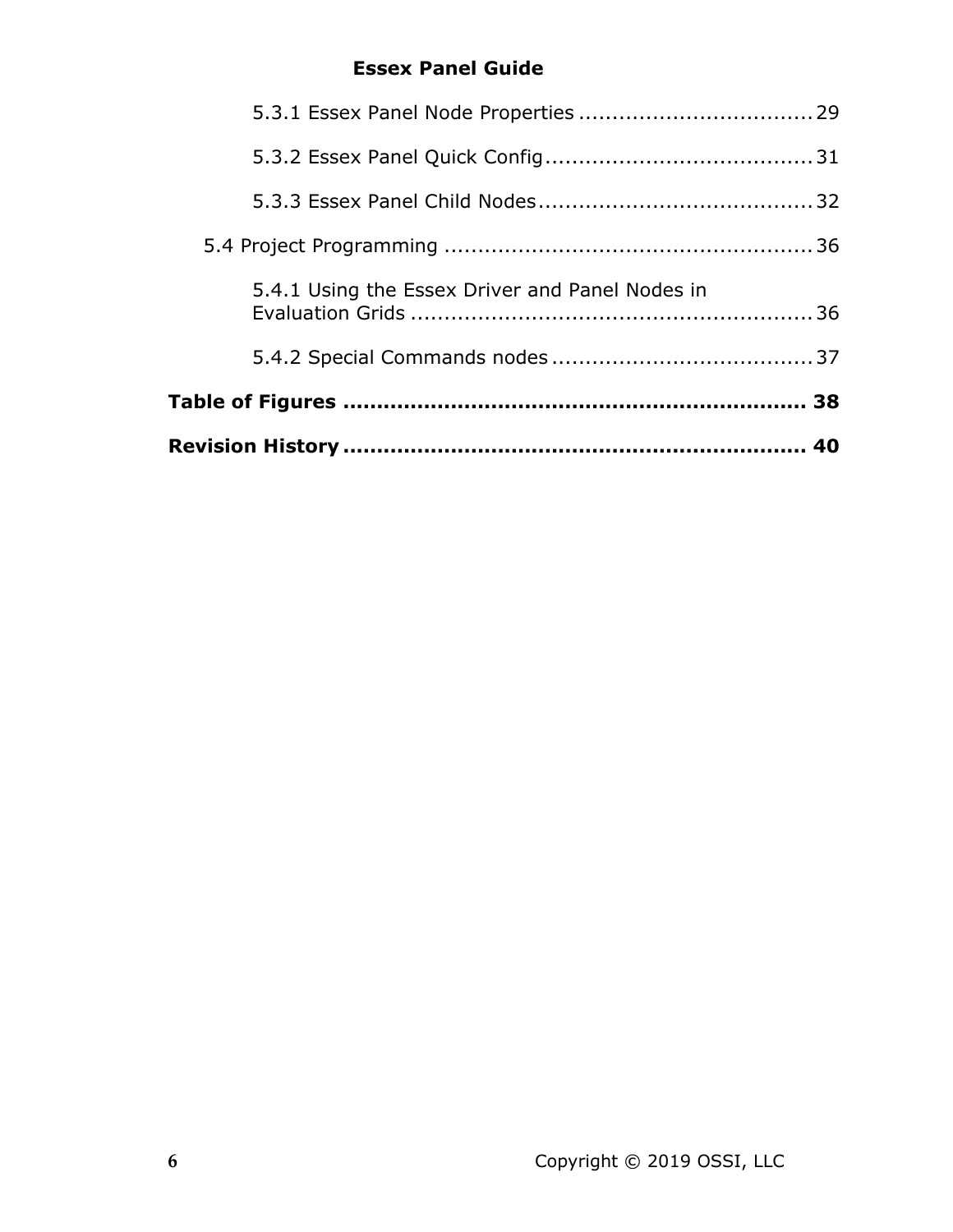# <span id="page-6-0"></span>**1 Introduction**

Intelli-Site provides user control and monitoring of all aspects of the Essex devices including:

- Setting and retrieving the status of the red and green LEDs on the master and/or slave unit.
- Setting and retrieving the status of the sound of the master and/or slave unit.
- Receiving Piezo button, reader, and analog button input messages

This integration was written using the Essex TCP v2a protocol document.

No additional software is needed.

This guide explains using Essex with Intelli-Site Security Management Software.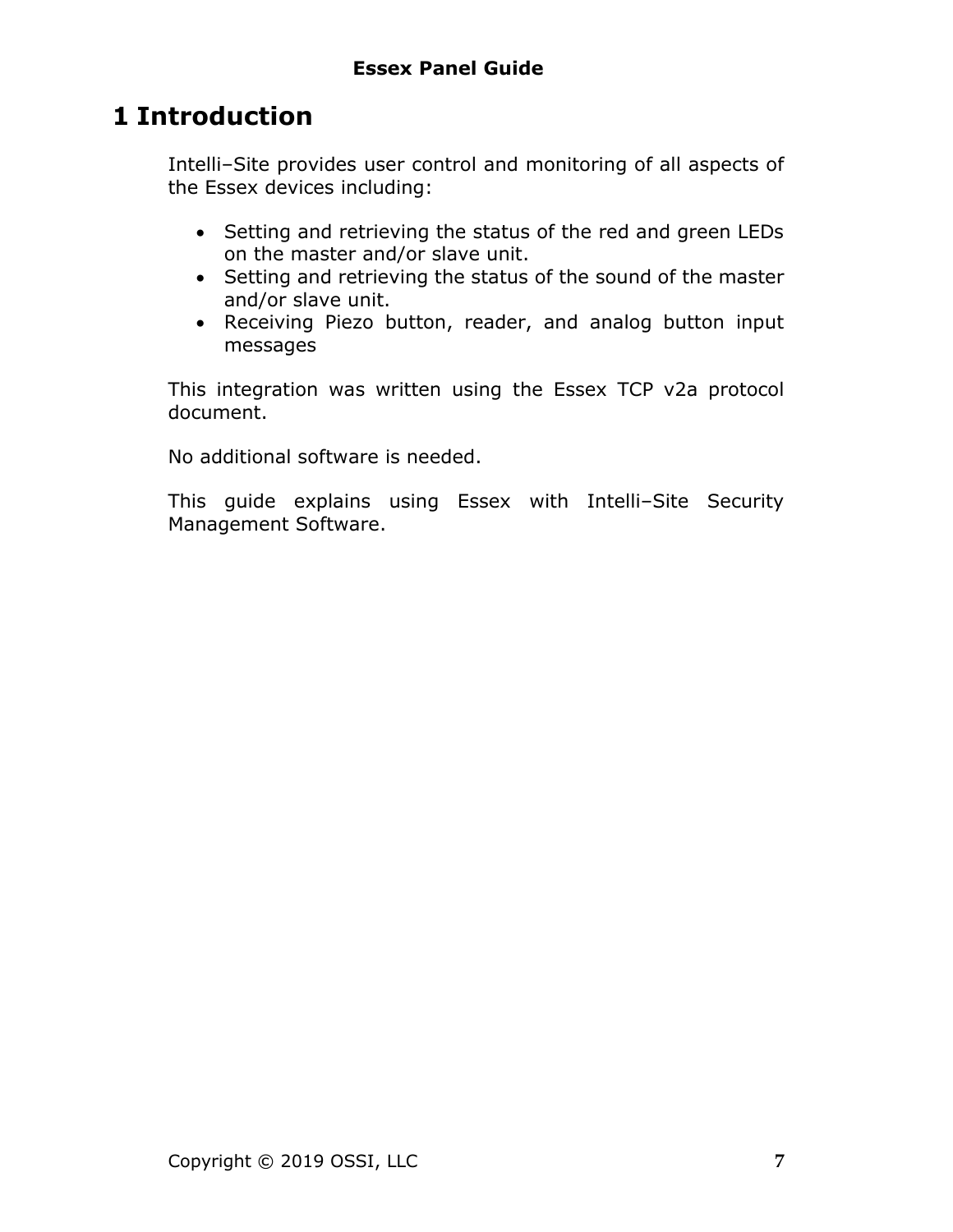### <span id="page-7-0"></span>**2 Installation Guide**

The Essex driver in Intelli-Site must be installed. No external software is needed.

If Intelli-Site has been installed without the Essex driver, run the Intelli-Site installer again and select Modify.

During the installation or modify installation process, you are presented with the **Select the drivers you want to install** window.

| Intelli-Site - InstallShield Wizard                                                                                                                                     | × |
|-------------------------------------------------------------------------------------------------------------------------------------------------------------------------|---|
| Select the drivers you want to install.                                                                                                                                 |   |
| Select the drivers you want to install, and deselect the drivers you do not want to install.                                                                            |   |
| <b>Accutech D</b> ver<br>Allegion D'iver<br>Aiphone IX Driver<br>Allen Kradley<br>Axis Media Control Driver<br>Compass Driver<br>agital Watchdog Driver<br>Essex Driver |   |
| exacqVision Driver                                                                                                                                                      | w |
| Select All<br>Clear All<br><b>InstallShield</b>                                                                                                                         |   |
| Cancel<br>$Back$<br>Next >                                                                                                                                              |   |

<span id="page-7-1"></span>**Figure 1 - Select the drivers you want to install**

Ensure the **Essex Driver** option is checked then continue with the installation or modification.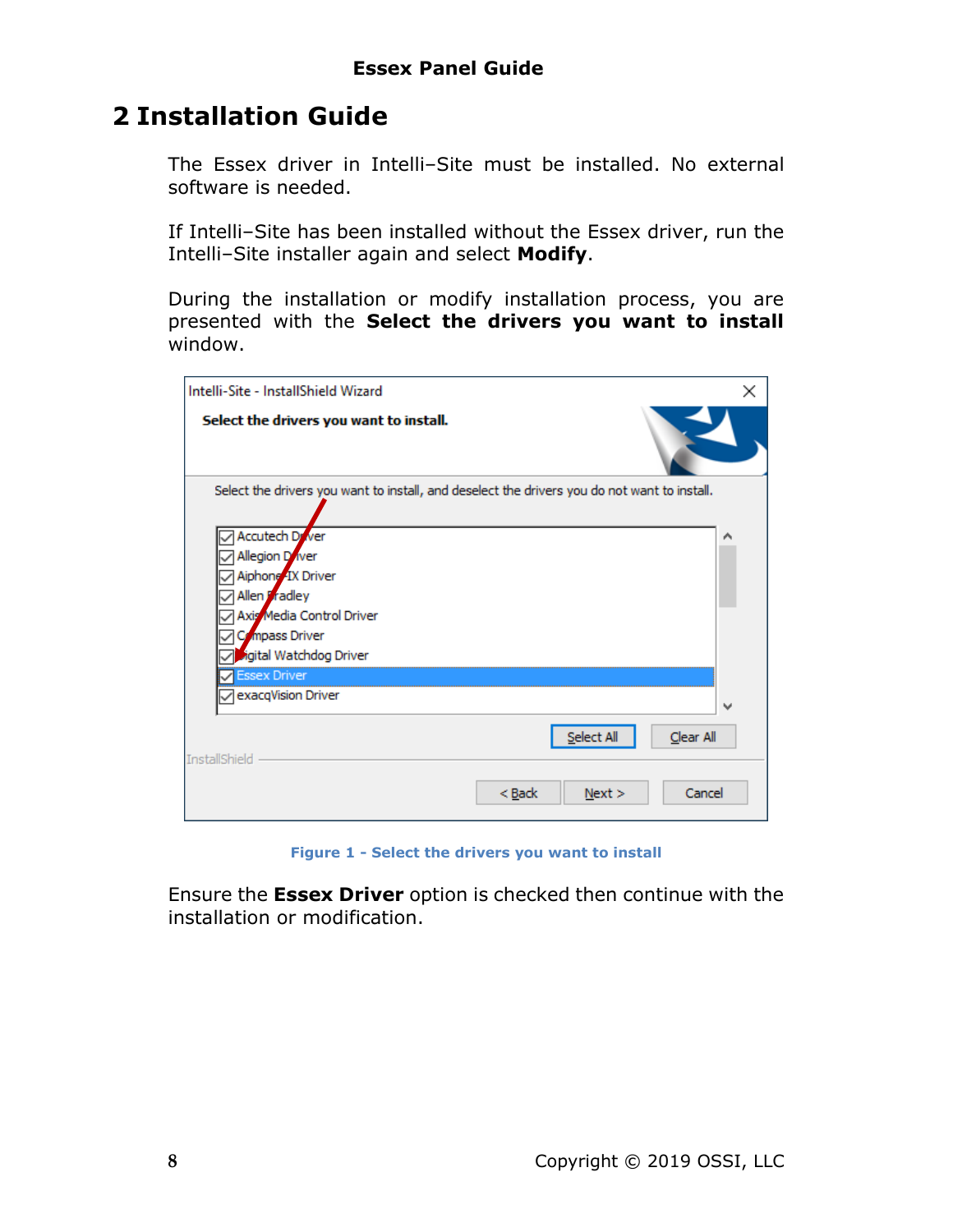### <span id="page-8-0"></span>**3 Hardware Management View**

The Essex Driver and Essex panel are best configured in **K**Hardware Management View. Once configured, the panels can be easily monitored and controlled using their panel control screens.

Before we begin, the Essex field devices must be properly configured with the IP address of the computer on which the Intelli‒Site Driver Service is running. It can be either the **Primary** or **Secondary IPA**. If Intelli-Site is running redundant Engines and Driver Services, then the IP addresses of each Driver Service host computer must be the **Primary** and **Secondary IPA**. In addition, the **Send Port**s must be the same.

Make note of the corresponding Send Port, the Listen Port, and the Device ID. These settings will be needed by Intelli-Site.

*Note: Intelli‒Site uses port numbers 9600, 9601, and 9602. See the section 5.2.2 Service Setup in the Intelli‒Site User's Guide.*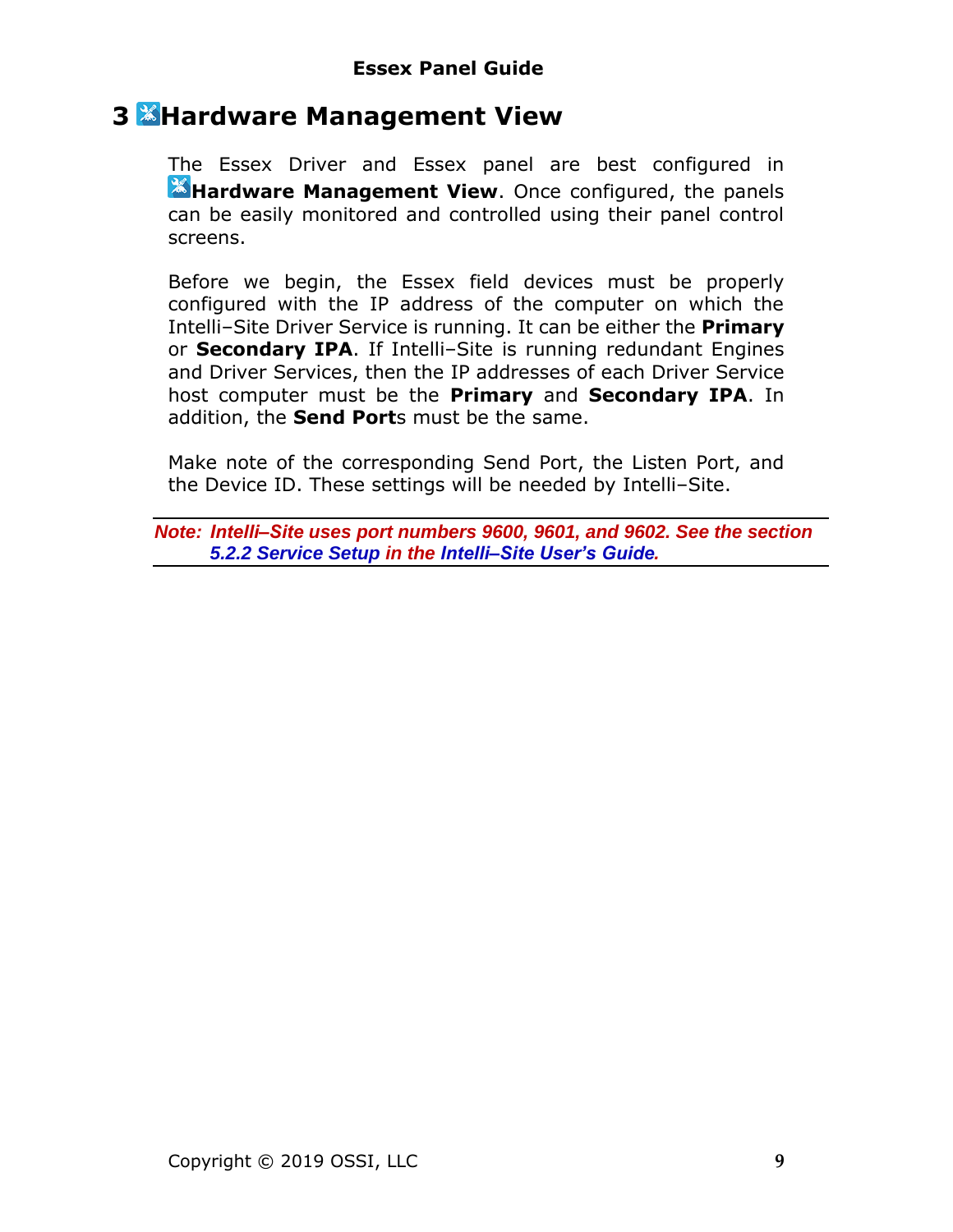| <b>S</b> ESSEX TCP/IP HTTP Utility - Optic X<br>$\pm$                                                    |                                                        | $\Box$<br>$\times$                                                          |
|----------------------------------------------------------------------------------------------------------|--------------------------------------------------------|-----------------------------------------------------------------------------|
| C<br>$\Delta$ Not secure   192.168.12.18/protect/option.html<br>$\leftarrow$<br>$\rightarrow$            |                                                        | ŧ<br>☆<br>൫                                                                 |
| Apps * Bookmarks & Drive < Travel it! < O Online Timer <a> C vSphere Web Client</a> C vSphere Web Client |                                                        | $\gg$<br>  Other bookmarks                                                  |
| 35ex<br>ctronics<br><b>Overview</b><br><b>Operation</b>                                                  | O<br>ω<br><b>Network Setup</b><br><b>Options Setup</b> | <b>Essex TCP/IP Link</b>                                                    |
| <b>ESSEX TCP/IP Link</b>                                                                                 | <b>Device ID</b>                                       |                                                                             |
| <b>RoxProx<sup>™</sup> &amp; Piezo Switches</b>                                                          | 30 Characters Max                                      | IAM <sub>18</sub>                                                           |
| <b>OPTIONS SETUP</b>                                                                                     | Password<br>Leave Blank To Disable                     |                                                                             |
|                                                                                                          | <b>Listen Port</b><br>1-65535                          | 2001                                                                        |
|                                                                                                          | <b>Listen Timeout</b><br>1-99 Seconds                  | 10                                                                          |
|                                                                                                          | Pri. Send IPA<br>Leave Blank To Disable                | 192.168.12.136                                                              |
|                                                                                                          | <b>Pri. Send Port</b><br>0-65535 0=Disable             | 9801                                                                        |
|                                                                                                          | Sec. Send IPA<br>Leave Blank To Disable                | 192.168.12.146                                                              |
|                                                                                                          | <b>Sec. Send Port</b><br>0-65535 0=Disable             | 9801                                                                        |
|                                                                                                          | <b>Send Timeout</b><br>1 to 99 Seconds                 | 10                                                                          |
|                                                                                                          | <b>Send Tries Short</b><br>1 to 99 Tries               | 3                                                                           |
|                                                                                                          | <b>Send Tries Long</b><br>1 to 99 Tries                | 16                                                                          |
|                                                                                                          | <b>Time Server:</b><br>Leave Blank To Disable          |                                                                             |
|                                                                                                          | <b>Main Module</b><br>Flash With Button Press          | Red<br>Green <sup>V</sup>                                                   |
|                                                                                                          | <b>Sub Module</b><br>Flash With Button Press           | Red<br>Green                                                                |
|                                                                                                          | <b>Reset Beep Enable</b><br>Check To Enable            | Main <u>√</u><br>Sub                                                        |
|                                                                                                          |                                                        | <b>Save Options</b>                                                         |
|                                                                                                          | the device to fail or work incorrectly.                | <b>CAUTION:</b> Incorrect settings may cause some of the features of        |
| unique identifier.                                                                                       |                                                        | Use the "Device ID" field (30 character alpha-numeric) to give the device a |
| alpha-numeric password in the "Password" field, otherwise leave it blank.                                |                                                        | If you choose to Password Protect the Network and Option pages, enter an    |
| will receive commande.                                                                                   |                                                        | Use the "Listen Port" to enter the TCP Port number from which this device   |

**Figure 2 - Essex field device configuration website**

#### <span id="page-9-1"></span><span id="page-9-0"></span>*3.1 Setup*

The Essex Driver and Essex panels are best configured in **K**Hardware Management View. Before we begin though, it is a good idea to have the IP address of the network adapter as well as the panel addresses of each of the panels to which it communicates written down.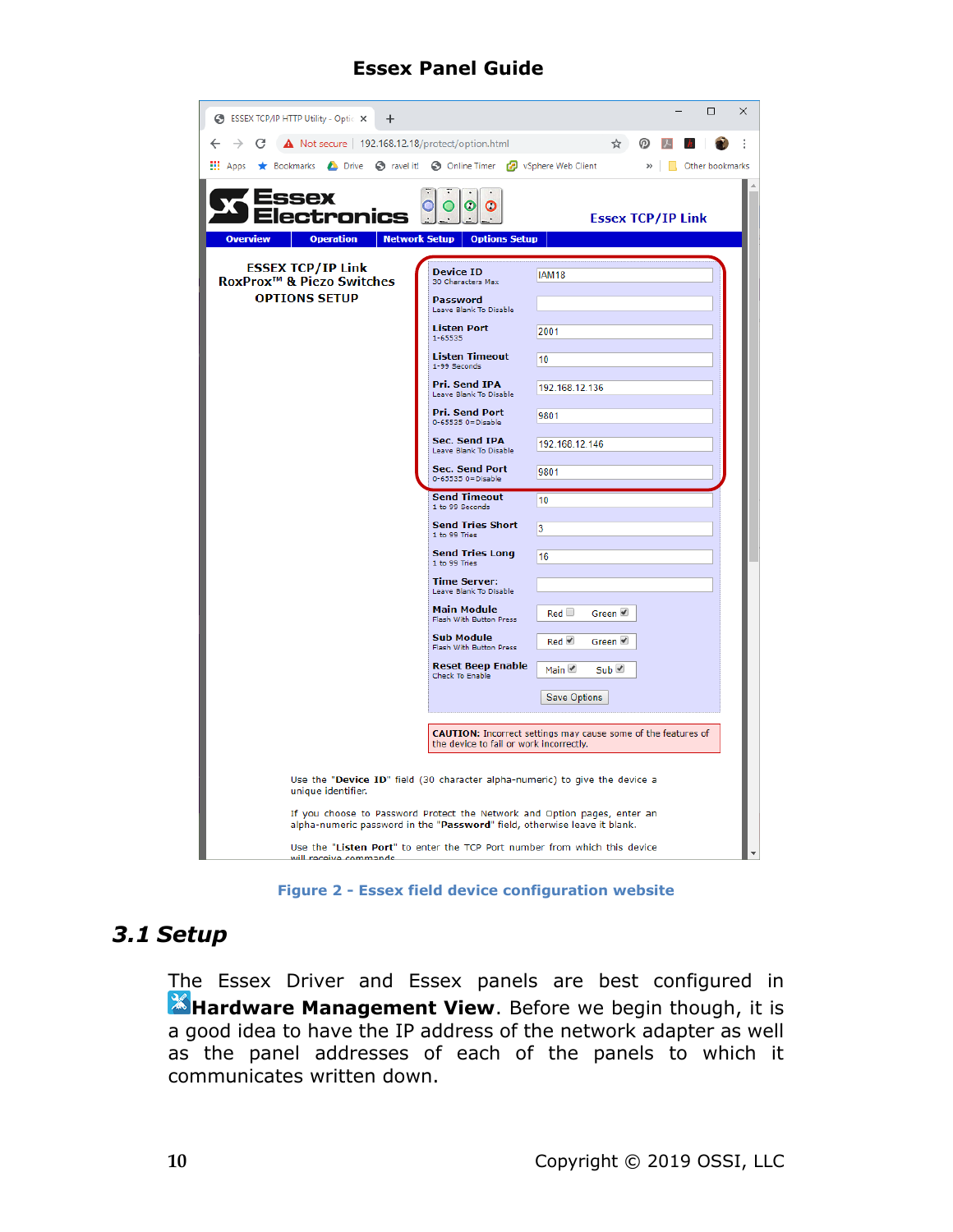Once the above information is obtained, the setup process is straight forward.

- 1. Add an Essex Driver
- 2. Add a Communication Method to the driver
- 3. Add an Essex Panel
- 4. Configure the Essex Panel
- 5. Enable the Essex Driver

#### <span id="page-10-0"></span>**3.1.1 Add an Essex Driver**

Adding an Essex Driver is simple, but important. Without it, no communication with the Essex panels can occur.

Launch the Desktop Client and login.

Hardware is managed in the **AHardware Management View**. If you are not in **X** Hardware Management View (figure below), click on  $\frac{M_{\text{enu}}}{M_{\text{enu}}}$  and select  $\mathbb{X}$ .

|               | Intelli-Site 4 - Public School System |                              |               |        |                    |      |                   |       | -        | $\times$<br>$\Box$ |
|---------------|---------------------------------------|------------------------------|---------------|--------|--------------------|------|-------------------|-------|----------|--------------------|
|               |                                       | Site: Corporate Headquarters | v  Area: Area |        | $\vee$ $\parallel$ |      | <b>Add Driver</b> |       |          |                    |
|               |                                       |                              |               |        |                    |      |                   |       |          |                    |
|               |                                       |                              |               |        |                    |      |                   |       |          |                    |
|               |                                       |                              |               |        |                    |      |                   |       |          |                    |
|               |                                       |                              |               |        |                    |      |                   |       |          |                    |
|               |                                       |                              |               |        |                    |      |                   |       |          |                    |
|               |                                       |                              |               |        |                    |      |                   |       |          |                    |
|               |                                       |                              |               |        |                    |      |                   |       |          |                    |
|               |                                       |                              |               |        |                    |      |                   |       |          |                    |
|               |                                       |                              |               |        |                    |      |                   |       |          |                    |
|               |                                       |                              |               |        |                    |      |                   |       |          |                    |
|               |                                       |                              |               |        |                    |      |                   |       |          |                    |
|               |                                       |                              |               |        |                    |      |                   |       |          |                    |
|               |                                       |                              |               |        |                    |      |                   |       |          |                    |
|               |                                       |                              |               |        |                    |      |                   |       |          |                    |
| Ack           | Ack All                               | <b>Alam Description</b>      |               | Status | Priority           | Date | Time              | Count | Card No. | Acked By           |
|               |                                       |                              |               |        |                    |      |                   |       |          |                    |
| Clear         | Clear All                             | $\langle$                    |               |        |                    |      |                   |       |          | $\,$               |
| Queue Control |                                       |                              |               |        |                    |      |                   |       |          |                    |
| Menu -        |                                       |                              |               |        |                    |      |                   |       |          |                    |

**Figure 3 - Hardware Management View**

<span id="page-10-1"></span>To add the Essex driver, click **Add Driver**, The **Choose Driver Type** dialog displays.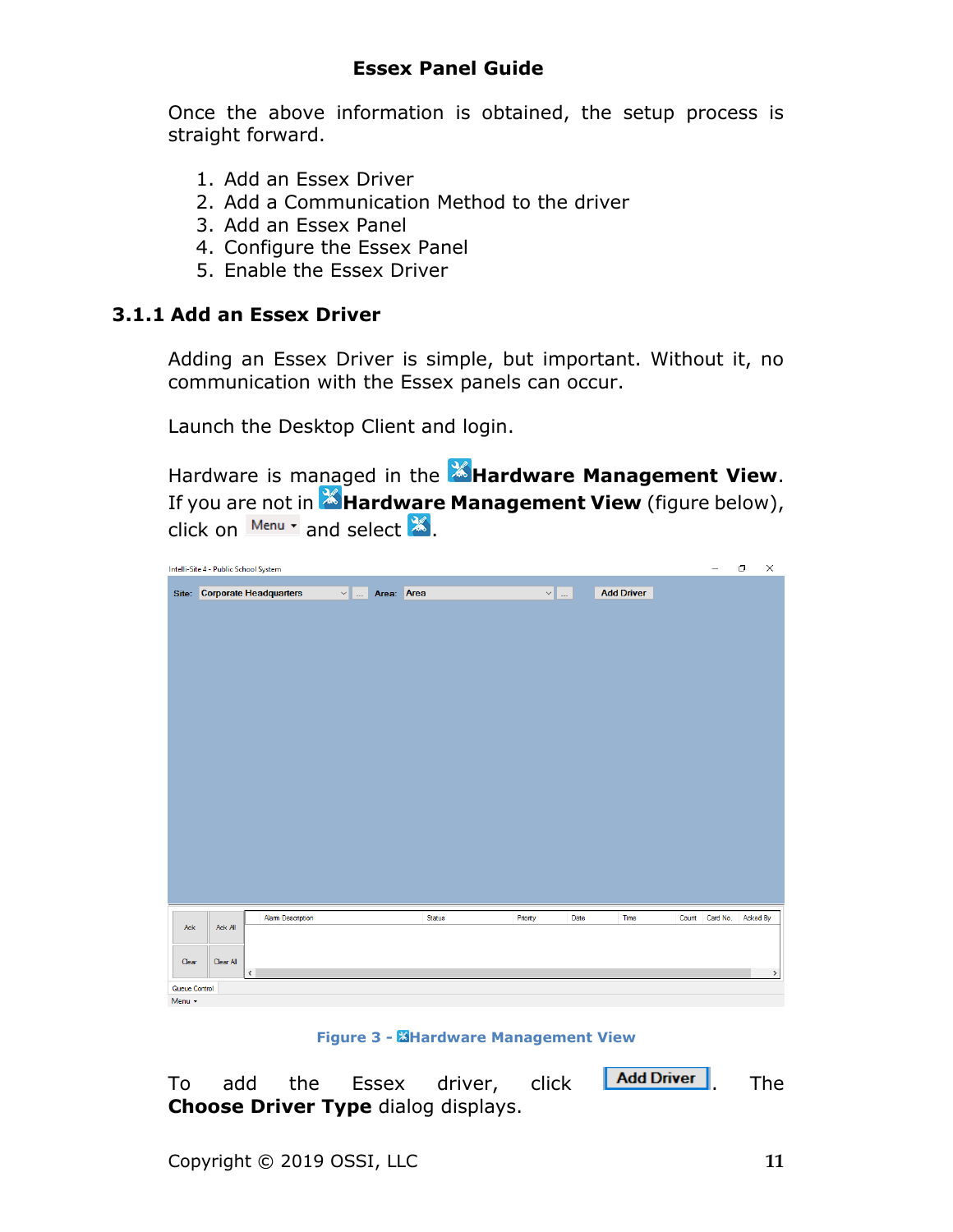| Choose Driver Type                                                                                                                                                                                     |       |  |        |  |
|--------------------------------------------------------------------------------------------------------------------------------------------------------------------------------------------------------|-------|--|--------|--|
| Note: A driver is not specific to an area, panels are. It will appear<br>in all areas until a panel has been added to it. The driver will then<br>display only in the area to which its panels belong. |       |  |        |  |
| Driver Type:                                                                                                                                                                                           | Essex |  |        |  |
|                                                                                                                                                                                                        |       |  | Cancel |  |

**Figure 4 - Choose Driver Type Dialog**

<span id="page-11-0"></span>Select the *Essex* from the **Driver Type** drop-down menu in the **Choose Driver Type** dialog. Click **. A new Essex driver** icon is added to the screen and its properties dialog opens.

| $T_{\rm m}$ [1074] New Essex Driver |                                                                                                                                    | × |
|-------------------------------------|------------------------------------------------------------------------------------------------------------------------------------|---|
| Properties Card Config              |                                                                                                                                    |   |
| Name:                               | <b>New Essex Driver</b><br>$\frac{a}{\pi}$<br>ID: 1074                                                                             |   |
| User Level:                         | <b>All Access</b><br>$\checkmark$                                                                                                  |   |
| Notes:                              |                                                                                                                                    |   |
| Enabled:<br>Setup                   | $\overline{\div}$<br>Default Retry Start Delay: ⊠ Retry Start Delay: 15<br><b>Send Queue</b>                                       |   |
| Polling Rate: 250                   | $\div$<br>$\vert$ 3<br>$\overline{\div}$<br><b>Retries:</b><br>$\overline{\div}$<br>1000<br>Timeout:<br>$\div$<br>250<br>Interval: |   |
| <b>Panel List:</b>                  | [4] LATWin10<br>Computer List:                                                                                                     |   |
|                                     | OK<br>Cancel                                                                                                                       |   |

**Figure 5 - Essex Driver Properties Dialog**

<span id="page-11-1"></span>Please change the name of the driver to reflect the use and/or location of the panels that this driver will manage.

*Note: For an explanation of all of the driver properties, see Essex [Driver](#page-22-2)  [Node.](#page-22-2)*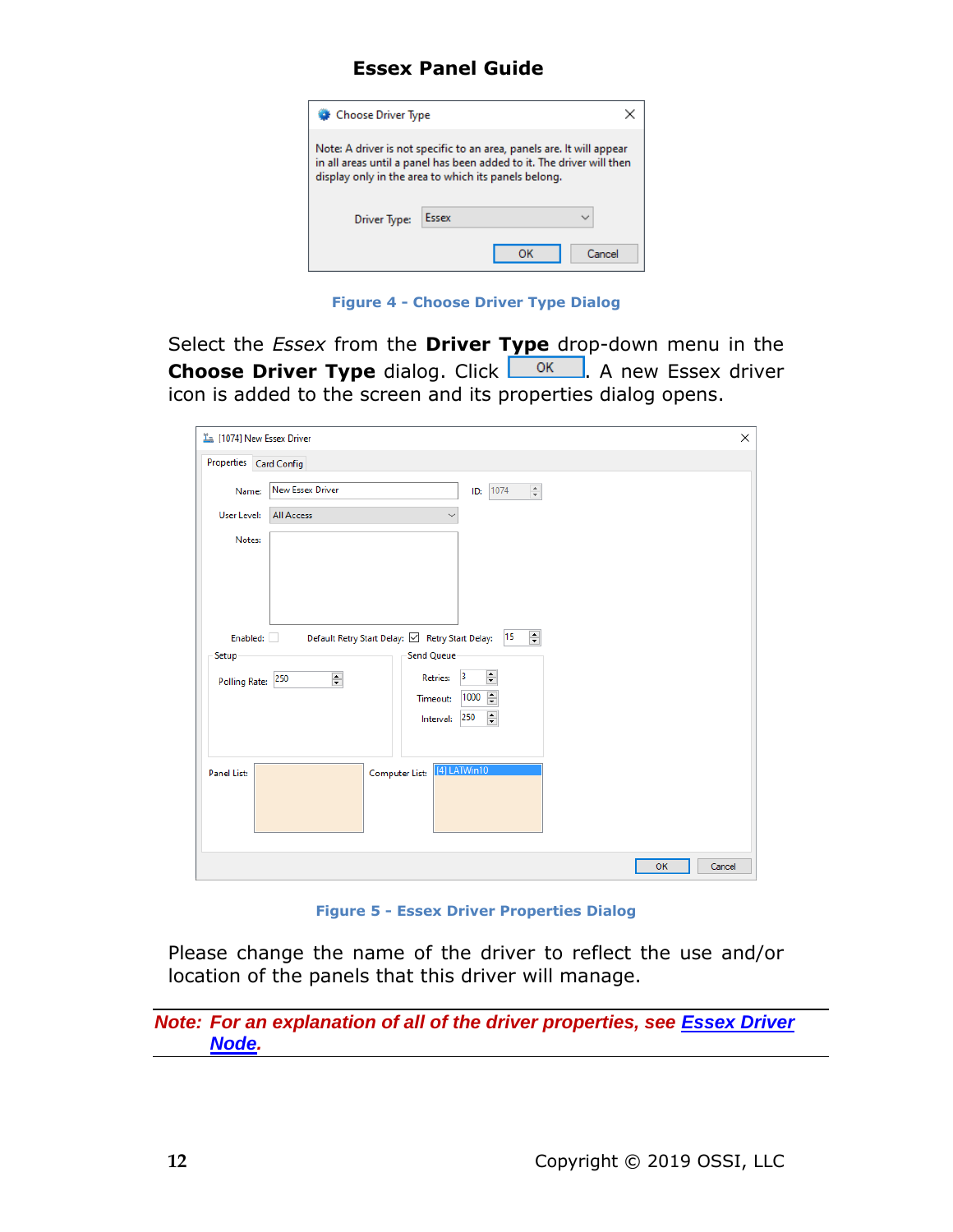

**Figure 6 - Essex Driver Icon**

<span id="page-12-1"></span>Notice the warning icon,  $\Box$ . This appears when the driver needs a communication method. So, let's add one.

#### <span id="page-12-0"></span>**3.1.2 Add a Communications Method**

Each Essex driver must have a communication method defined and configured. Without one, the Intelli-Site Driver Service does not know where or how to communicate with the panel.

The communication method is added using the right-click context menu on the driver. Right-click on the driver icon and hover over *Comm Method*. The side menu opens. At this time, there is only one option, *Add Comm Method.* Select it. The **Choose Communication Method Type** dialog appears.



**Figure 7 - The Choose Communication Method Type dialog**

<span id="page-12-2"></span>There is only one communication method for the Essex driver and that is TCP/IP Listener. Click  $\Box$ <sup>ok</sup>  $\Box$  A new TCP/IP Listener communication method node is added to the driver and its properties dialog opens.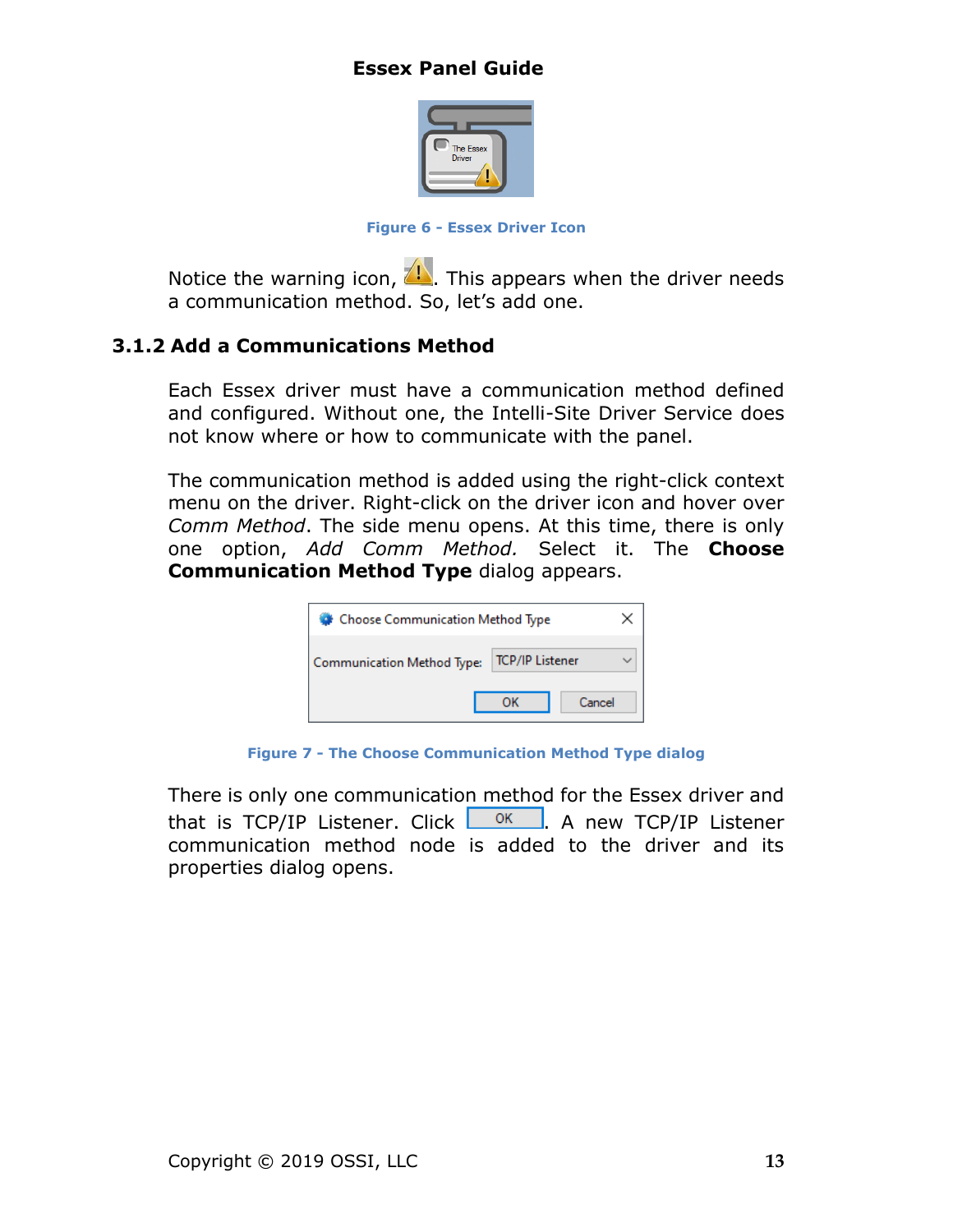|                        | 1075] New TCP/IP Listener Comm Method          | ×      |
|------------------------|------------------------------------------------|--------|
| Properties             |                                                |        |
| Name:                  | New TCP/IP Listener Comm Method<br>1075<br>ID: | $\div$ |
| User Level:            | <b>All Access</b><br>$\checkmark$              |        |
| Notes:                 |                                                |        |
|                        |                                                |        |
|                        |                                                |        |
|                        |                                                |        |
| <b>Listening Port:</b> | $\div$<br>9801                                 |        |
| TCP: $\overline{\vee}$ |                                                |        |
|                        |                                                |        |
|                        | OK<br>Cancel                                   |        |

**Figure 8 - The TCP/IP Communication Method properties dialog**

<span id="page-13-0"></span>*Note: For a full explanation of all of the fields on this dialog, please read [Communication Method Node.](#page-26-0)*

The **Listening Port** is the port on which the Essex driver will listen for messages from the Essex panel(s). This is the **Send Port** in the Essex **Options Setup**. It can be either the **Primary** or **Secondary** depend on which **Send IPA** has the IP address of the Intelli-Site Driver Service host computer.

#### *Note: If Intelli‒Site is running redundant Engines and Driver Services, then the IP addresses of each Driver Service host computer must be the Primary and Secondary IPA. In addition, each Send Port must be the same.*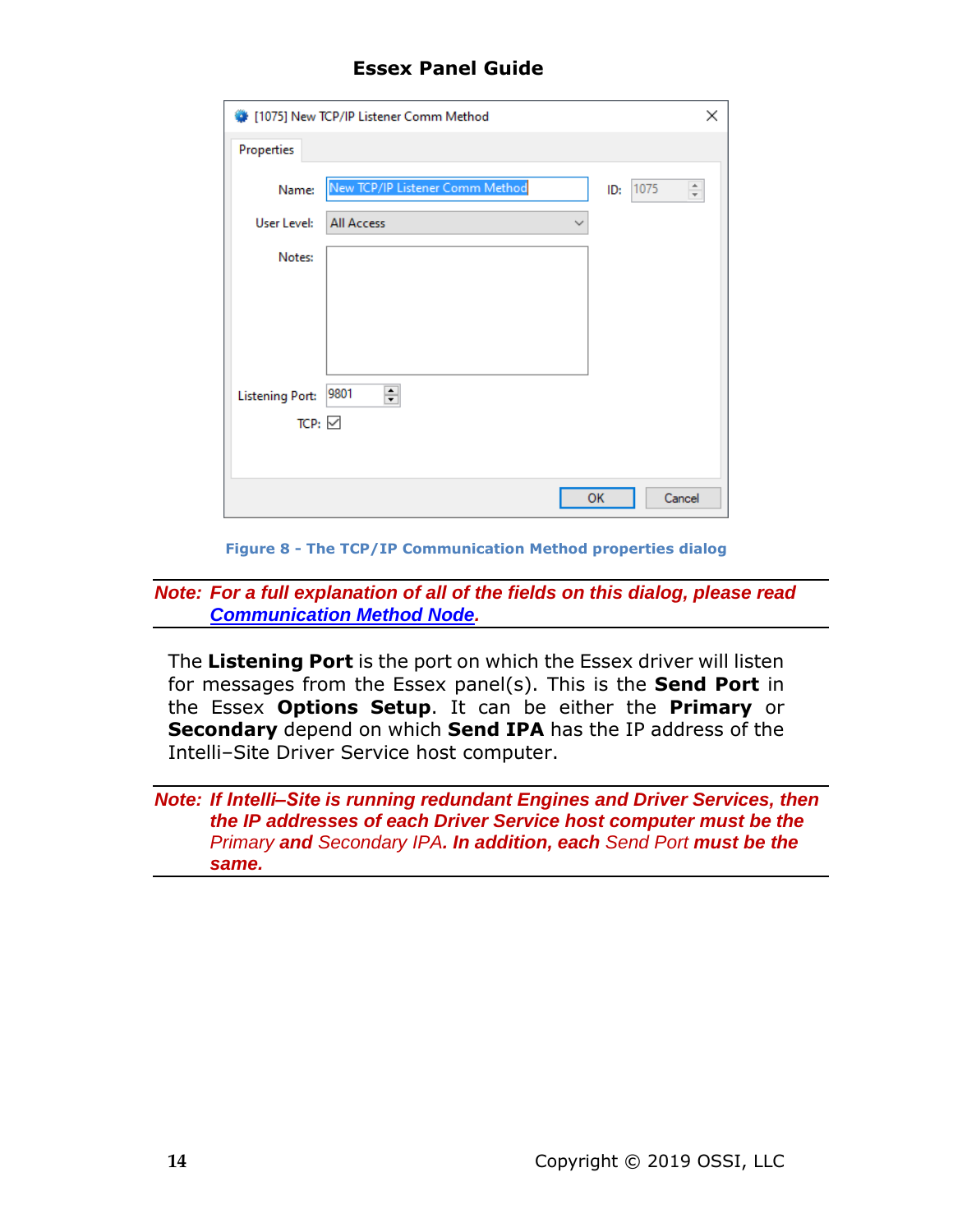| <b>S</b> ESSEX TCP/IP HTTP Utility - Optic X<br>$\pm$                                                                                                 |                                                | $\Box$<br>$\times$                                                   |
|-------------------------------------------------------------------------------------------------------------------------------------------------------|------------------------------------------------|----------------------------------------------------------------------|
| $\triangle$ Not secure   192.168.12.18/protect/option.html<br>$\rightarrow$<br>C<br>$\leftarrow$                                                      |                                                | ŧ<br>☆<br>Ω                                                          |
| <b>EE:</b> Apps ★ Bookmarks ▲ Drive ● ravel it! ● Online Timer ■ vSphere Web Client                                                                   |                                                | <b>N</b> Other bookmarks<br>$\rightarrow$                            |
| :tronıc:<br><b>Operation</b><br><b>Network Setup</b><br><b>Overview</b>                                                                               | O<br>α<br><b>Options Setup</b>                 | <b>Essex TCP/IP Link</b>                                             |
|                                                                                                                                                       |                                                |                                                                      |
| <b>ESSEX TCP/IP Link</b><br>RoxProx <sup>™</sup> & Piezo Switches                                                                                     | <b>Device ID</b><br>30 Characters Max          | IAM18                                                                |
| <b>OPTIONS SETUP</b>                                                                                                                                  | <b>Password</b><br>Leave Blank To Disable      |                                                                      |
|                                                                                                                                                       | <b>Listen Port</b><br>1-65535                  | 2001                                                                 |
|                                                                                                                                                       | <b>Listen Timeout</b><br>1-99 Seconds          | 10                                                                   |
|                                                                                                                                                       | Pri. Send IPA<br>Leave Blank To Disable        | 192.168.12.136                                                       |
|                                                                                                                                                       | <b>Pri. Send Port</b><br>0-65535 0=Disable     | 9801                                                                 |
|                                                                                                                                                       | <b>Sec. Send IPA</b><br>Leave Blank To Disable | 192.168.12                                                           |
|                                                                                                                                                       | <b>Sec. Send Port</b><br>0-65535 0=Disable     | 9801                                                                 |
|                                                                                                                                                       | <b>Send Timeout</b><br>1 to 99 Seconds         | 10                                                                   |
|                                                                                                                                                       | <b>Send Tries Short</b><br>1 to 99 Tries       | 3                                                                    |
|                                                                                                                                                       | <b>Send Tries Long</b><br>1 to 99 Tries        | 16                                                                   |
|                                                                                                                                                       | <b>Time Server:</b><br>Leave Blank To Disable  |                                                                      |
|                                                                                                                                                       | <b>Main Module</b><br>Flash With Button Press  | Red<br>Green <sup>1</sup>                                            |
|                                                                                                                                                       | <b>Sub Module</b><br>Flash With Button Press   | Red<br>Green <sup>V</sup>                                            |
|                                                                                                                                                       | <b>Reset Beep Enable</b><br>Check To Enable    | Main <u>√</u><br>Sub                                                 |
|                                                                                                                                                       |                                                | <b>Save Options</b>                                                  |
|                                                                                                                                                       | the device to fail or work incorrectly.        | <b>CAUTION:</b> Incorrect settings may cause some of the features of |
| Use the "Device ID" field (30 character alpha-numeric) to give the device a<br>unique identifier.                                                     |                                                |                                                                      |
| If you choose to Password Protect the Network and Option pages, enter an<br>alpha-numeric password in the "Password" field, otherwise leave it blank. |                                                |                                                                      |
| Use the "Listen Port" to enter the TCP Port number from which this device<br>will receive commande.                                                   |                                                |                                                                      |

**Figure 9 - Essex Options Setup: Send Port**

<span id="page-14-0"></span>Enter it in the **Listening Port** field. The default value is 9801. If for some reason, the field devices are set up at a different port, enter the new port here. Please change the name and click  $OK$ 

*Note: There must be a different Essex driver for each of the different Send Port values. Every Essex panel with the same Send Port must be added to the same Essex driver.*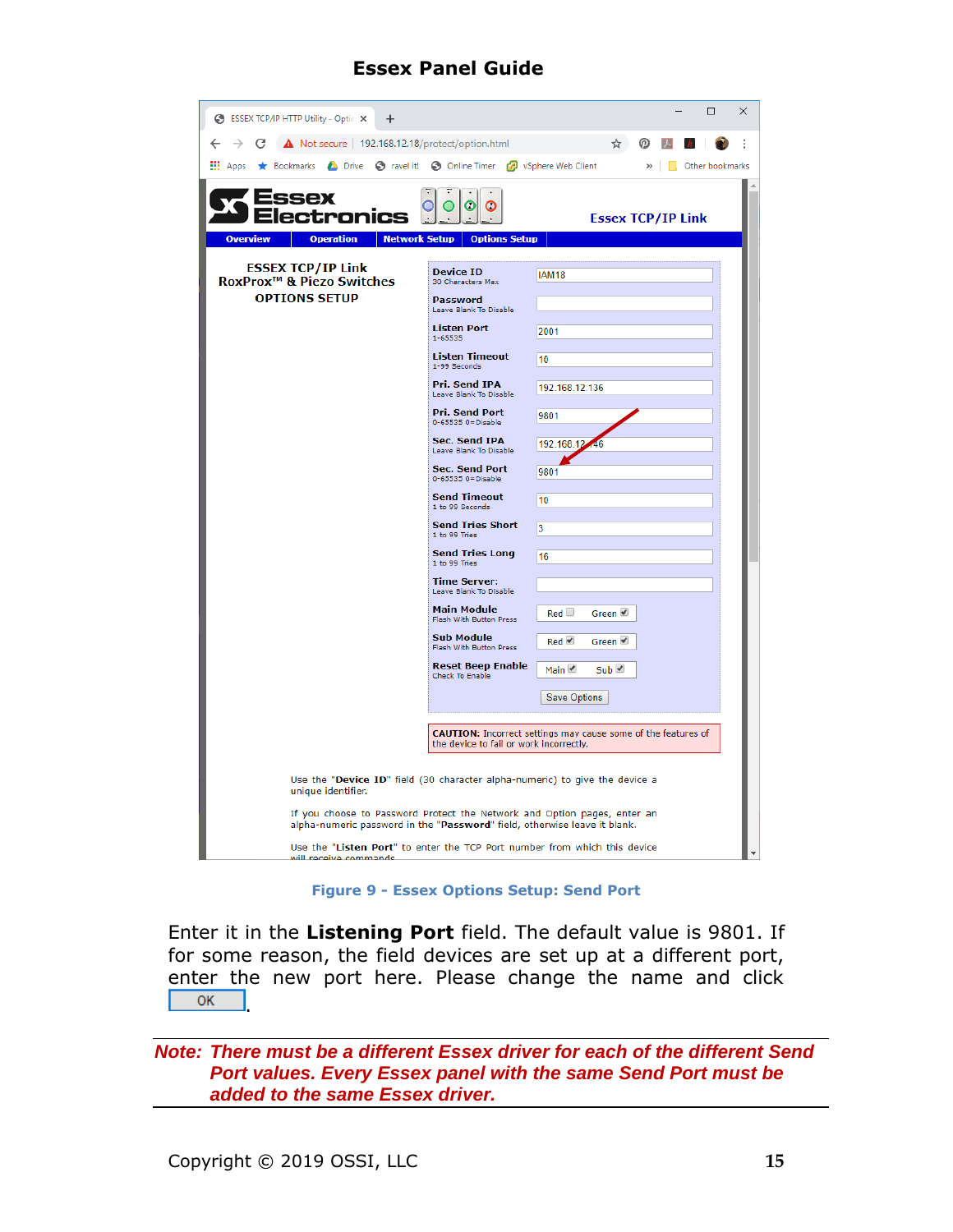

**Figure 10 - The driver icon with a communication method**

<span id="page-15-1"></span>Notice the warning icon is no longer on the front of the driver icon.

It's now time to add a panel to the driver.

#### <span id="page-15-0"></span>**3.1.3 Add an Essex Panel**

Once an Essex driver has been added, it's time to add an Essex panel to it.

Right-click on the Essex Driver and select *Add Panel*. The **Add Panel** dialog displays.

| <b>Add Panel</b>              |    |            |
|-------------------------------|----|------------|
| E-Essex<br><b>Essex Panel</b> |    |            |
| $\div$<br>1<br># to Add:      | OK | Cancel<br> |

**Figure 11 - Add Panel Dialog**

<span id="page-15-2"></span>This dialog only displays the panels that are appropriate for the target driver. Select the Essex panel. Change the value of **# to Add** to the number of panels this driver will control. Additional panels can be added later. Click **. OK ...** A **New Essex** icon is added to the target Essex driver.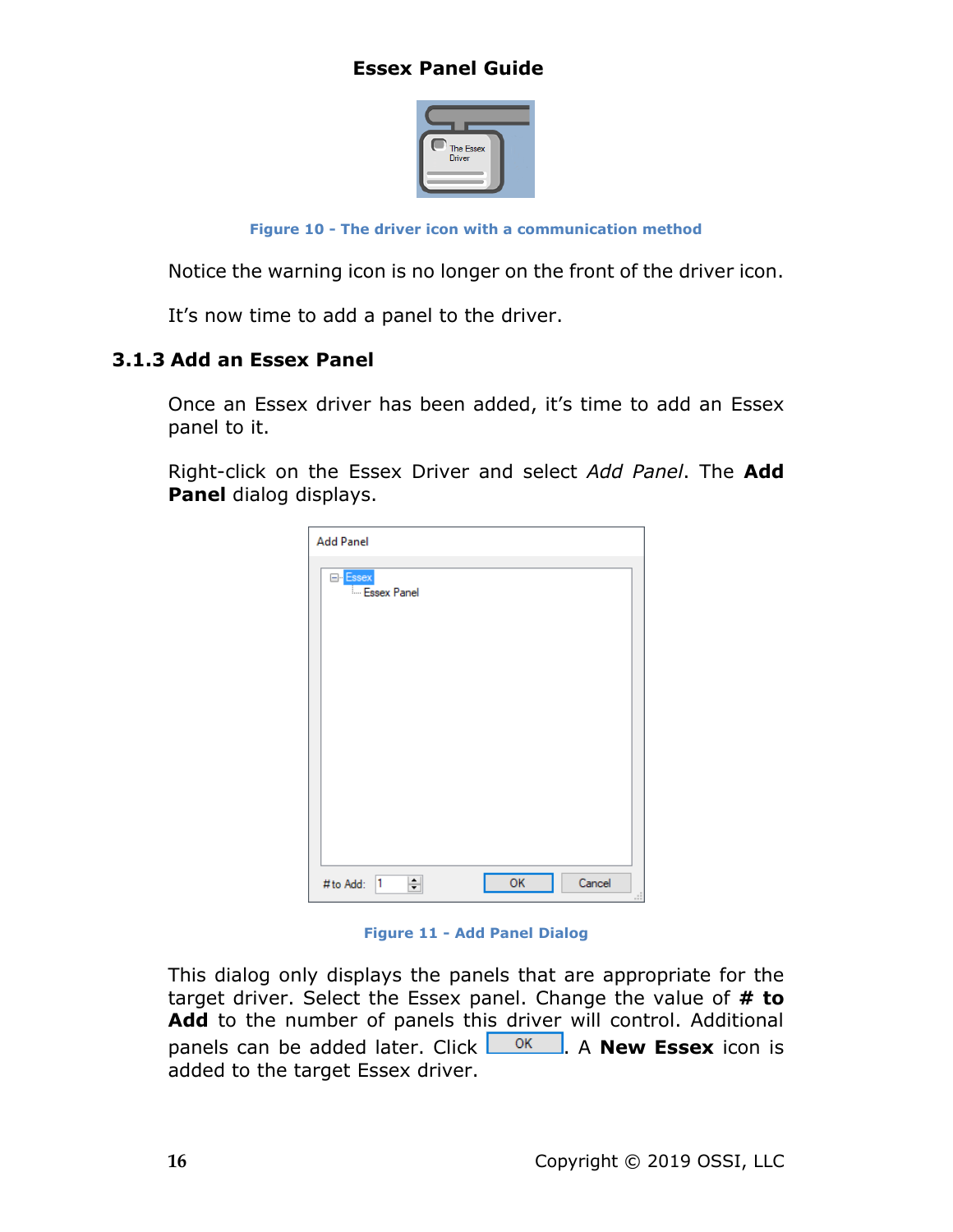

**Figure 12 - A new Essex panel attached to an Essex driver**

<span id="page-16-1"></span>Next comes configuring the panel.

#### <span id="page-16-0"></span>**3.1.4 Configure the Essex Panel**

The Essex panel is configured using the **Quick Config** dialog. To open the **Quick Config** dialog, right-click on the Essex icon and select *Quick Config*.

|                    | Configure Essex Panel        | × |
|--------------------|------------------------------|---|
| Name:              | <b>Essex Panel</b>           |   |
| Notes:             |                              |   |
|                    |                              |   |
|                    |                              |   |
|                    |                              |   |
| Virtual: $\Box$    |                              |   |
| Device ID:         | <b>ID001</b>                 |   |
| <b>IP Address:</b> | 2001<br>192.168.1.1<br>Port: | ÷ |
|                    | Cancel<br>ΟК<br>Apply        |   |

**Figure 13 – Essex Panel Quick Config Dialog**

<span id="page-16-2"></span>Change the **Panel Name** to describe its use or location. In our example, it is the panel in room IAM18.

Set **Device ID** to Essex panel's **Device ID**.

Set **IP Address** to the Essex panel's IP address.

Set **Port** to the Essex panel's **Listen Port**. This is the port on which the panel listens for messages. Then click  $\frac{1}{\sqrt{2\pi}}$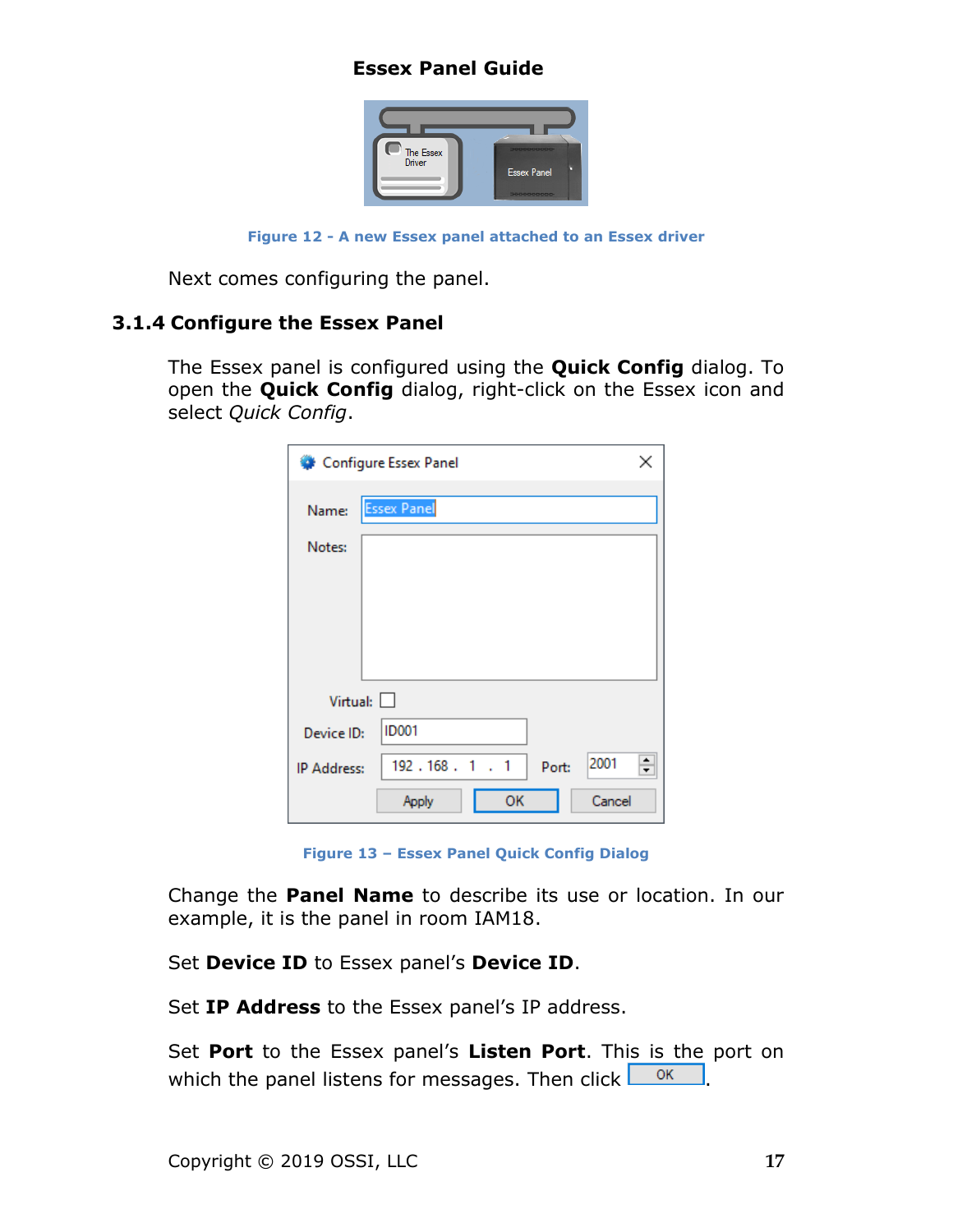*Note: For more information on all of the fields and properties of an Essex panel, see Essex [Panel Node.](#page-28-2)*

Repeat this section until all the desired panels are added to this driver.

#### <span id="page-17-0"></span>**3.1.5 Enable the Essex Driver**

At this point, the Essex panel and the Essex driver are configured, but the driver is not online. A quick way to know this is that the communication indicator is grey.



**Figure 14 – Disabled Essex Driver**

<span id="page-17-1"></span>Right-click on the driver to open the context menu; select *Enable Driver*. The communications indicator will change color to green when it's online.



**Figure 15 - Enabled Essex Driver**

<span id="page-17-2"></span>If for some reason the Engine cannot connect to the Driver Service or the Driver cannot connect to the Essex, the communication indicator will be red.



<span id="page-17-3"></span>**Figure 16 - Enabled Essex Driver that is not communicating with the Driver Service**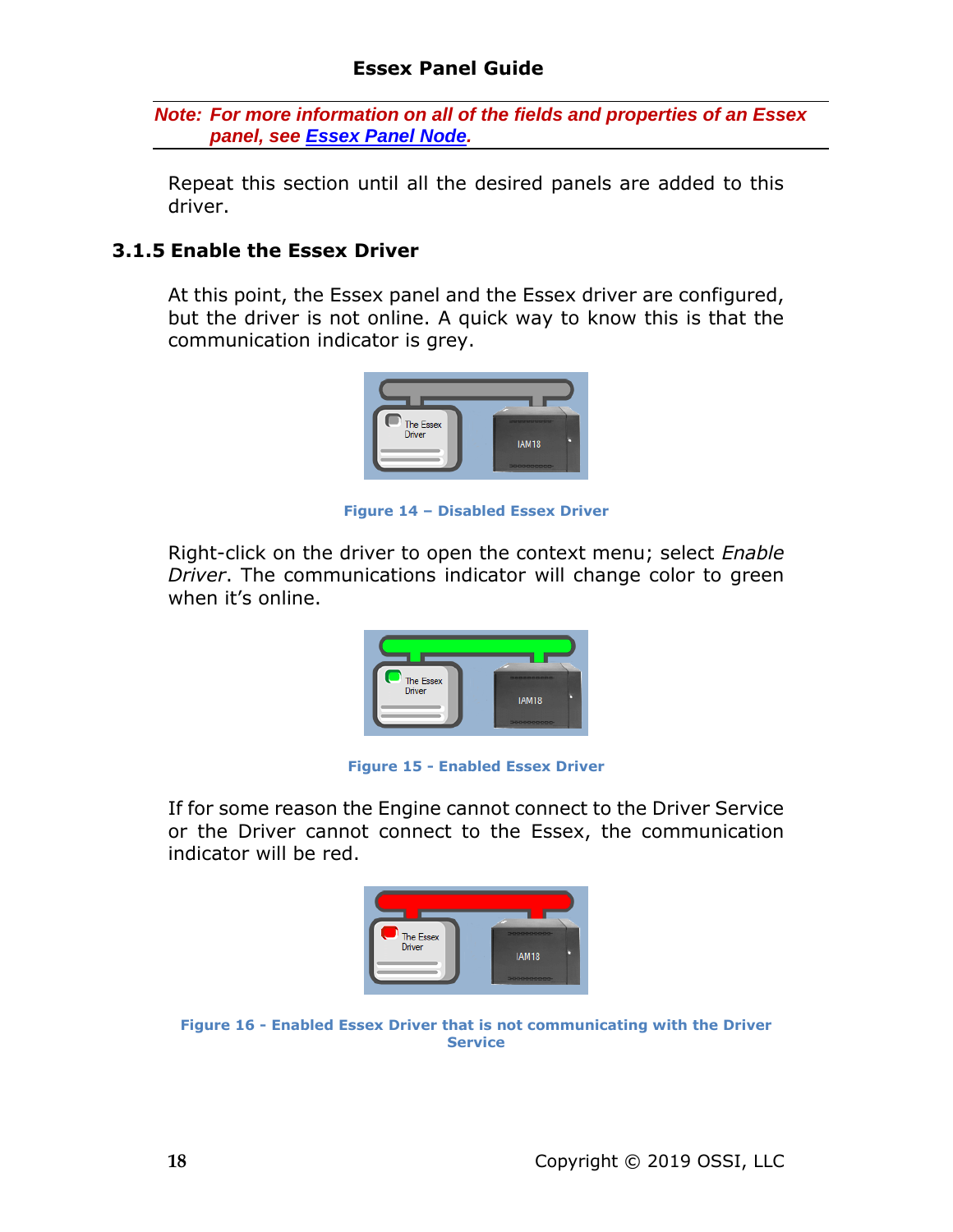

**Figure 17 - Enabled Essex Driver that is communicating with the Driver Service but NOT the panel**

<span id="page-18-1"></span>Congratulations! The Essex is integrated and ready to use in screen design for **Live View**. Screen design occurs in *Design View.* 

#### <span id="page-18-0"></span>*3.2 Panel Control Screen*

Every Essex panel has a **Panel Control Screen**. From this screen, the user can monitor the current state of the panel and each of its inputs, outputs, reader, and special commands.

Clicking on the panel icon opens the **Panel Control Screen** of the target panel. The content of the screen is dictated by the panel.



<span id="page-18-2"></span>**Figure 18 - Sample Essex Panel Control Screen**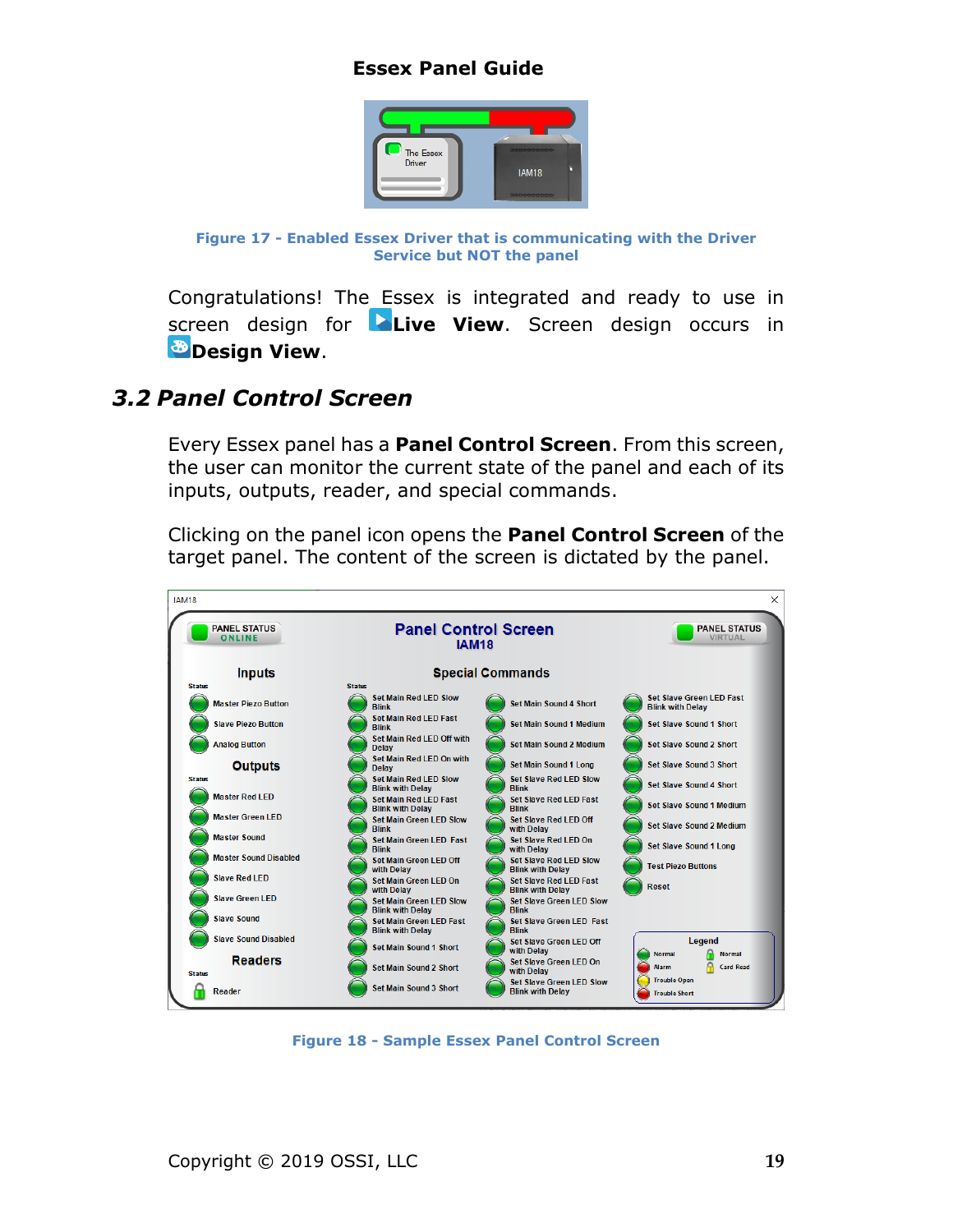The color of the light, red, green, or yellow, indicates the state of the point. Green is normal or secure, yellow is supervision/trouble, and red is alarm. Outputs can be set or cleared at the click of a mouse. Special Commands can be sent to the panel too! Special Commands are not I/O Points. Their state cannot change. Therefore, the light is always green.

All panel control screens are popup screens. They are stored in the Project Node Tree under **Screen Control-> Popup Screens->**  *Area* **Popup Screens** where *Area* is the name of the area to which the panel was added.



**Figure 19 - Panel Controls screen nodes**

<span id="page-19-0"></span>Locating the specific popup screen for a node can be tricky if there are 10s or even 100s of panels in the Project. To find the popup screen for a specific panel, locate the panel node in the Project Node Tree. Right-click on the panel node and select *Find all nodes referencing this node*. The panel control screen will be in the list of references. Right-click on the node and select *Go to/Find in Tree*.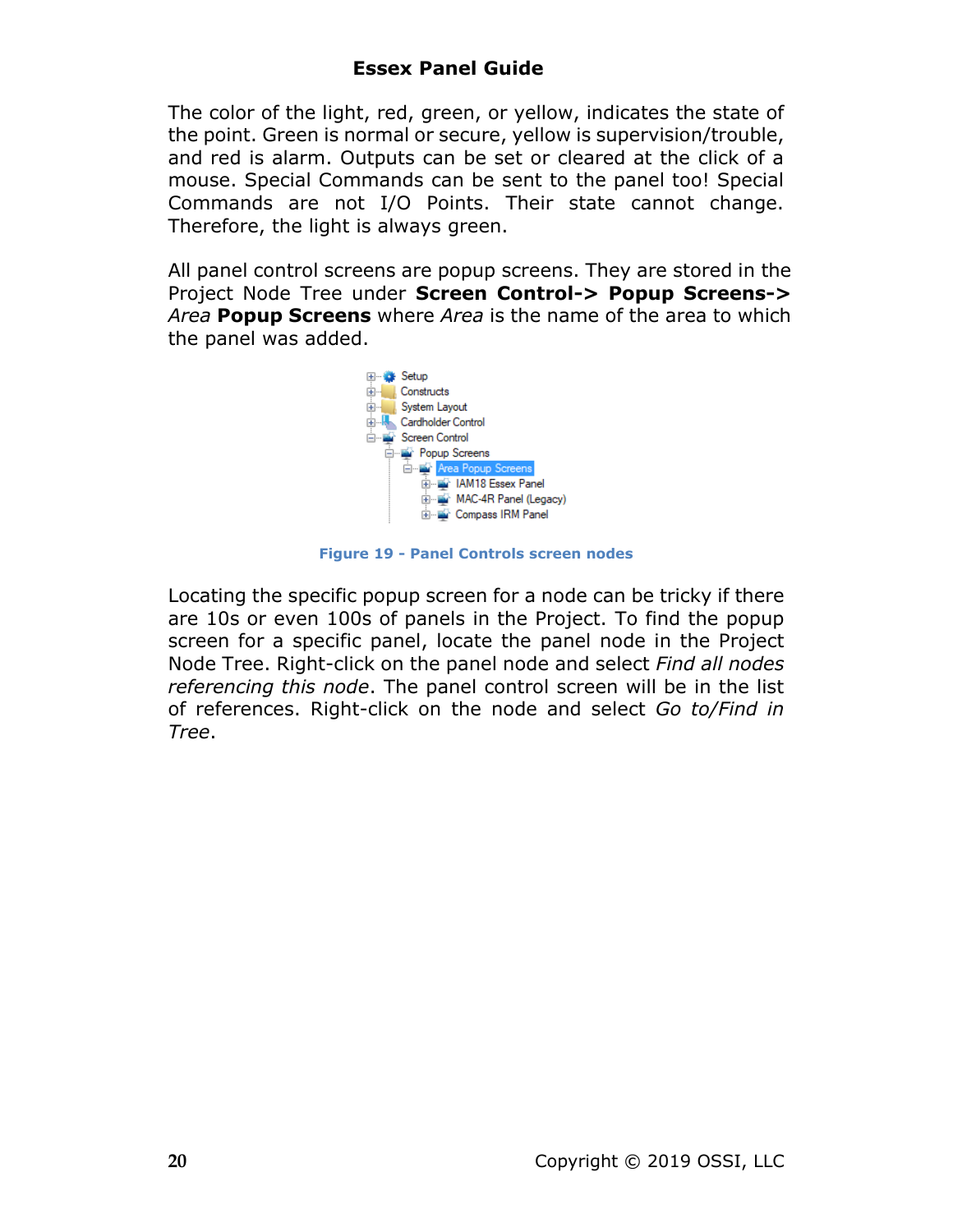| Objects Referencing This Node               |                                                  |                           |  |  |
|---------------------------------------------|--------------------------------------------------|---------------------------|--|--|
| Object:                                     | [1842] IAM18 Essex Panel<br>Include Descendants: |                           |  |  |
| References:                                 |                                                  |                           |  |  |
| [1840] The Essex Driver                     |                                                  |                           |  |  |
| [1939] Area Popup Screens\IAM18 Essex Panel |                                                  |                           |  |  |
| [1943] Title                                | Cut                                              | Ctrl-X                    |  |  |
| [1944] Title 2                              | Copy                                             | Ctrl-C                    |  |  |
| [1945] Panel Status                         |                                                  |                           |  |  |
| [1946] Virtualize                           | Paste                                            | Ctrl-V                    |  |  |
| [1953] Label<br>[1956] Label                | Delete                                           | Del                       |  |  |
| [1959] Label                                |                                                  |                           |  |  |
| [1965] State                                |                                                  | Go to/Find in Tree Ctrl-F |  |  |
| [1966] Label                                | Properties                                       |                           |  |  |
| [1968] State                                |                                                  |                           |  |  |
| [1969] Label                                |                                                  |                           |  |  |
| [1971] State                                |                                                  |                           |  |  |
| [1972] Label                                |                                                  |                           |  |  |
| [1974] State                                |                                                  |                           |  |  |
| [1975] Label                                |                                                  |                           |  |  |
| [1977] State                                |                                                  |                           |  |  |
| [1978] Label                                |                                                  |                           |  |  |
| [1980] State<br>[1981] Label                |                                                  |                           |  |  |
|                                             |                                                  | OK<br>Cancel              |  |  |
|                                             |                                                  |                           |  |  |

<span id="page-20-0"></span>**Figure 20 - Objects Referencing This Node dialog**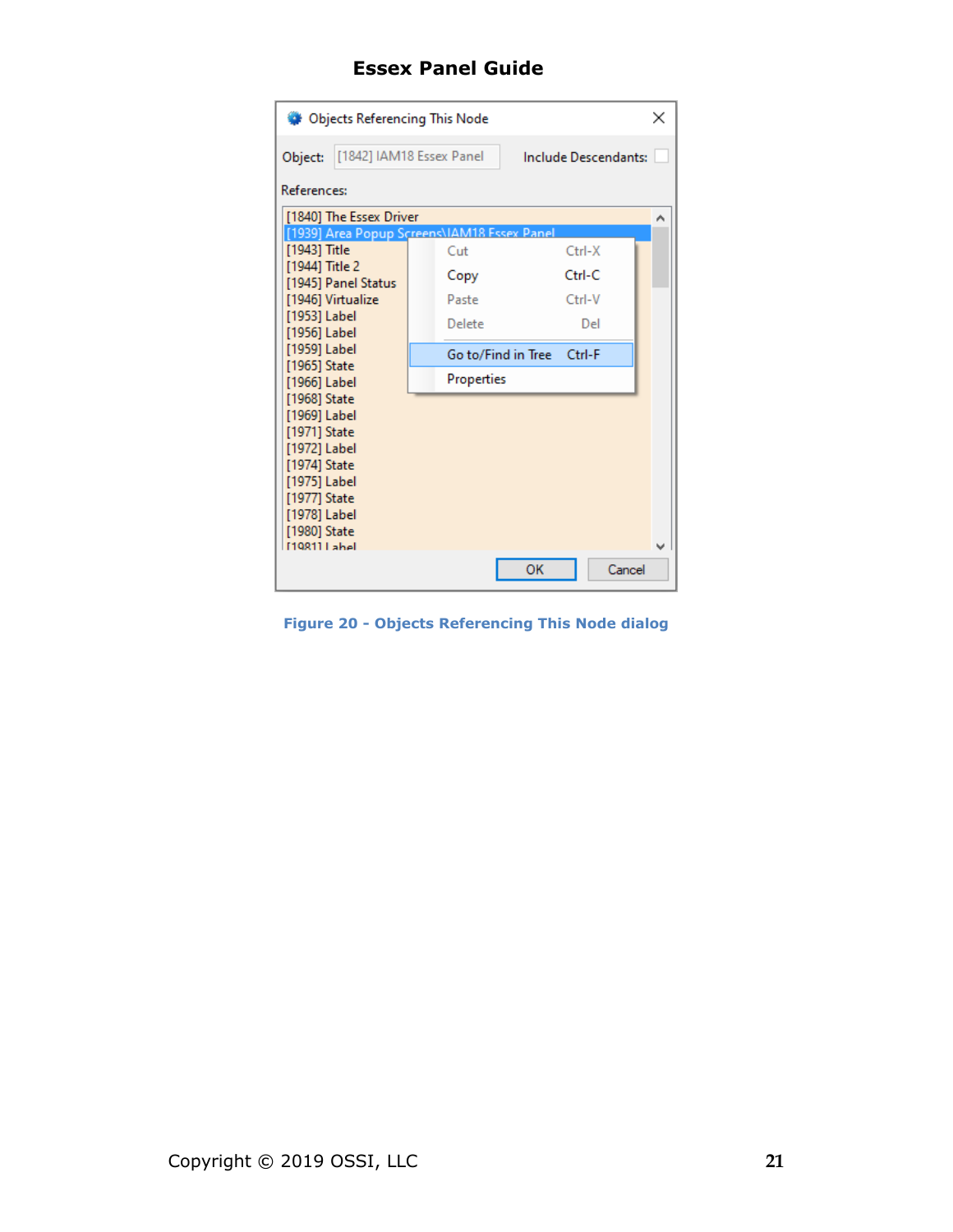# <span id="page-21-0"></span>**4 Access Management View**

Essex panels are not access control panels per se, but they are card readers. Personnel and cards must be added in **Access Management View.** See section **7.2 Access Management View** in the **Intelli‒Site User's Guide**.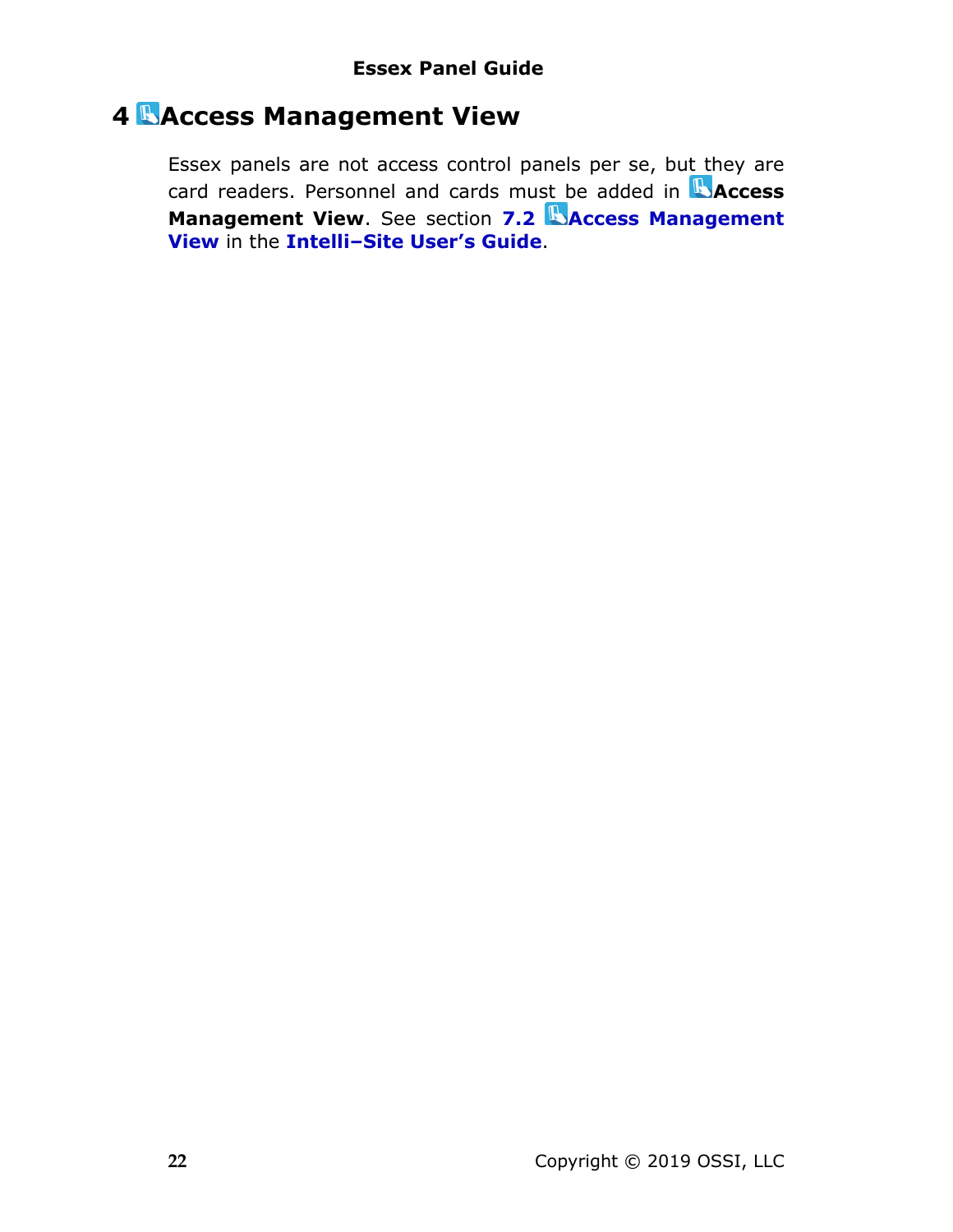## <span id="page-22-0"></span>**5 Design View**

**Design View** is the home of the Project Node Tree and the place where screens and screen objects are programmed. The following sections explain the Essex driver node properties, the Essex node properties, and screen object programming especially the automatically created screen objects.

### <span id="page-22-2"></span><span id="page-22-1"></span>*5.1 Essex Driver Node*

The Essex driver node is found by expanding **Setup-> Computer Setup-> Drivers**.



**Figure 21 - Essex Driver node in the Project Node Tree**

<span id="page-22-3"></span>Right-click on the driver node and select *Properties* to open the properties dialog.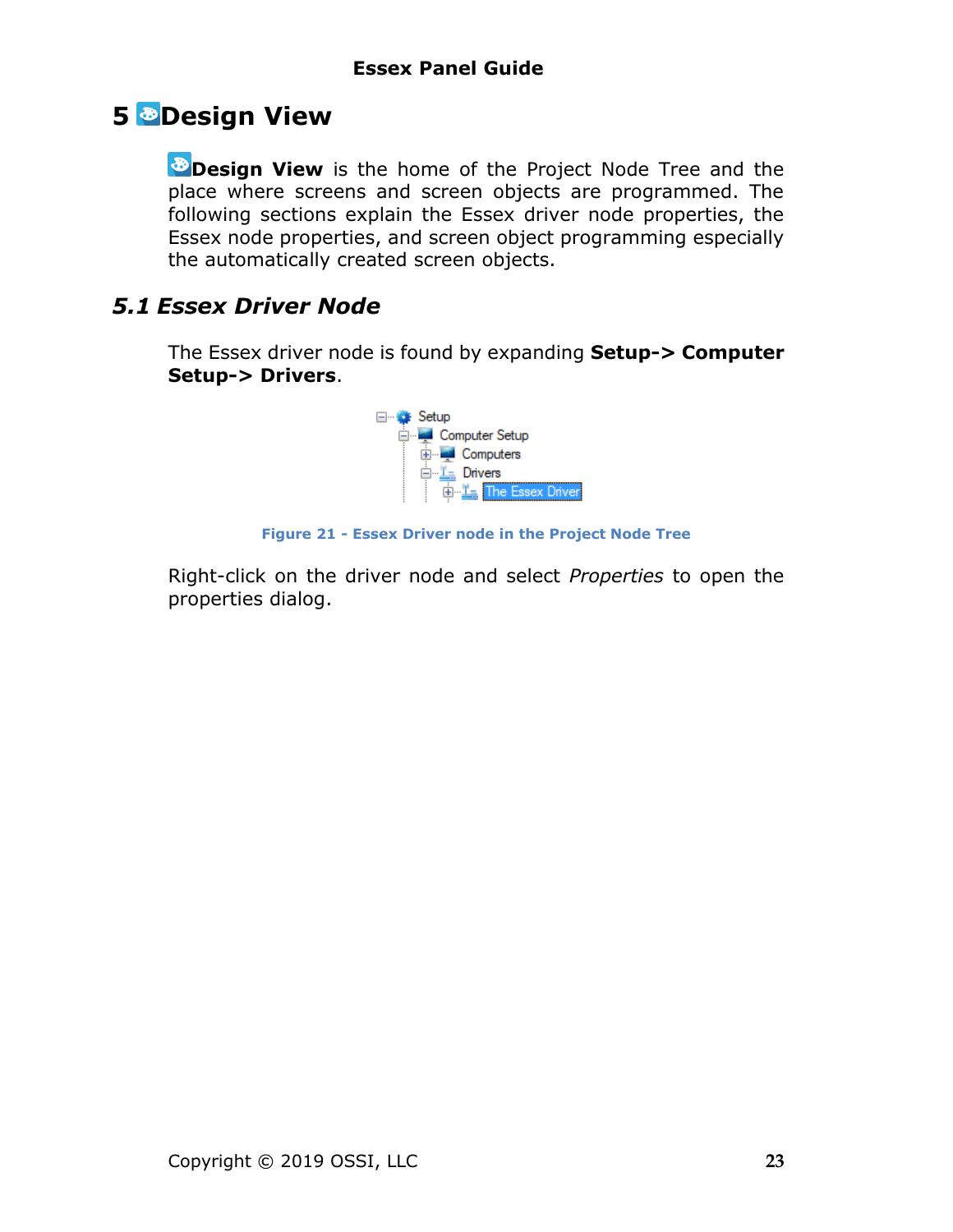| I [1074] New Essex Driver |                                                                                                                                              | × |
|---------------------------|----------------------------------------------------------------------------------------------------------------------------------------------|---|
| Properties Card Config    |                                                                                                                                              |   |
| Name:                     | <b>New Essex Driver</b><br>$\frac{a}{\pi}$<br>ID: 1074                                                                                       |   |
| User Level:               | <b>All Access</b><br>$\checkmark$                                                                                                            |   |
| Notes:                    |                                                                                                                                              |   |
| Enabled:<br>Setup         | $\div$<br>Default Retry Start Delay: ⊠ Retry Start Delay: 15<br><b>Send Queue</b><br>$\overline{\mathbf{H}}$<br>$\vert$ 3<br><b>Retries:</b> |   |
| Polling Rate: 250         | $\div$<br>$\overline{\div}$<br>1000<br>Timeout:<br>$\div$<br>Interval: 250                                                                   |   |
| <b>Panel List:</b>        | [4] LATWin10<br>Computer List:                                                                                                               |   |
|                           | OK<br>Cancel                                                                                                                                 |   |

**Figure 22 - Essex Driver properties dialog**

<span id="page-23-1"></span>There are two tabs: *Properties* and *Card Config*.

#### <span id="page-23-0"></span>**5.1.1 Properties tab**

The *Properties* tab is the first tab of the **Properties** dialog.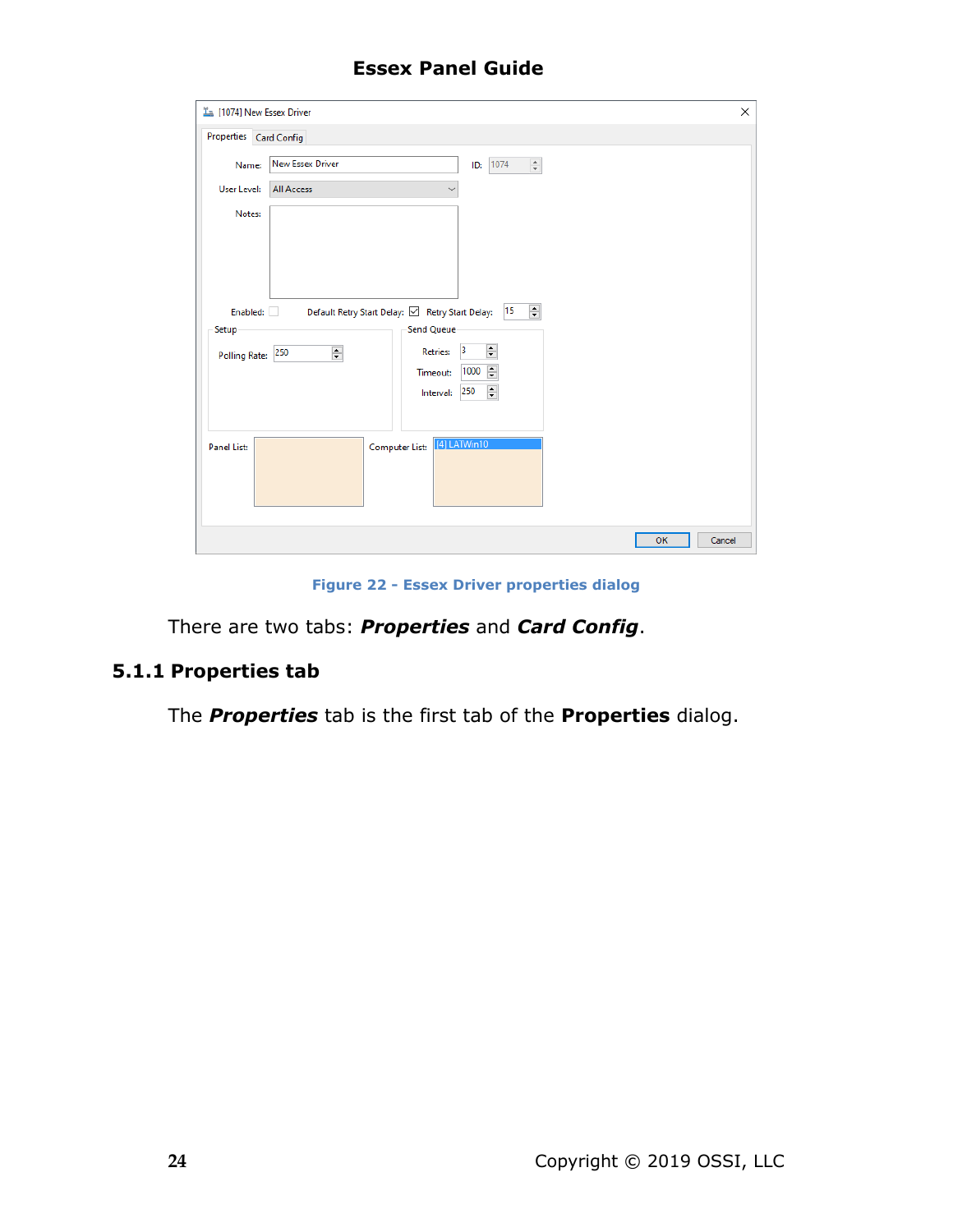| In [1074] New Essex Driver       |                                                                                                                                            | $\times$ |
|----------------------------------|--------------------------------------------------------------------------------------------------------------------------------------------|----------|
| Properties Card Config           |                                                                                                                                            |          |
| Name:                            | <b>New Essex Driver</b><br>$\frac{a}{\pi}$<br>ID: 1074                                                                                     |          |
| User Level:                      | <b>All Access</b><br>$\checkmark$                                                                                                          |          |
| Notes:                           |                                                                                                                                            |          |
| Enabled: <b>Example</b><br>Setup | $\frac{\bullet}{\bullet}$<br>Default Retry Start Delay: ⊠ Retry Start Delay: 15<br>Send Queue                                              |          |
| Polling Rate: 250                | $\div$<br>$\vert$ 3<br>$\overline{\div}$<br><b>Retries:</b><br>$\overline{\div}$<br>1000<br>Timeout:<br>$\overline{\div}$<br>Interval: 250 |          |
| <b>Panel List:</b>               | [4] LATWin10<br>Computer List:                                                                                                             |          |
|                                  | OK<br>Cancel                                                                                                                               |          |

**Figure 23 - Essex Driver properties dialog: Properties tab**

<span id="page-24-0"></span>**Name –** edit box; the name for the node; the name doesn't have to be unique

**ID –** numeric (disabled); the unique identifier of this node; generated by Intelli-Site

**User Level -** drop-down menu (default: All Access); the User Level a user must possess to open the properties for this node

**Notes –** multiline edit box; any notes the user may have for the node

**Enabled –** check box; when checked the driver is enabled

**Default Retry Start Delay –** check box (default: checked); if the driver did not connect, pause before attempting to connect again

**Retry Start Delay –** numeric (default: 15); number of seconds to wait between retries on connection attempts

**Retries –** numeric (default: 3); number of retries for sending a packet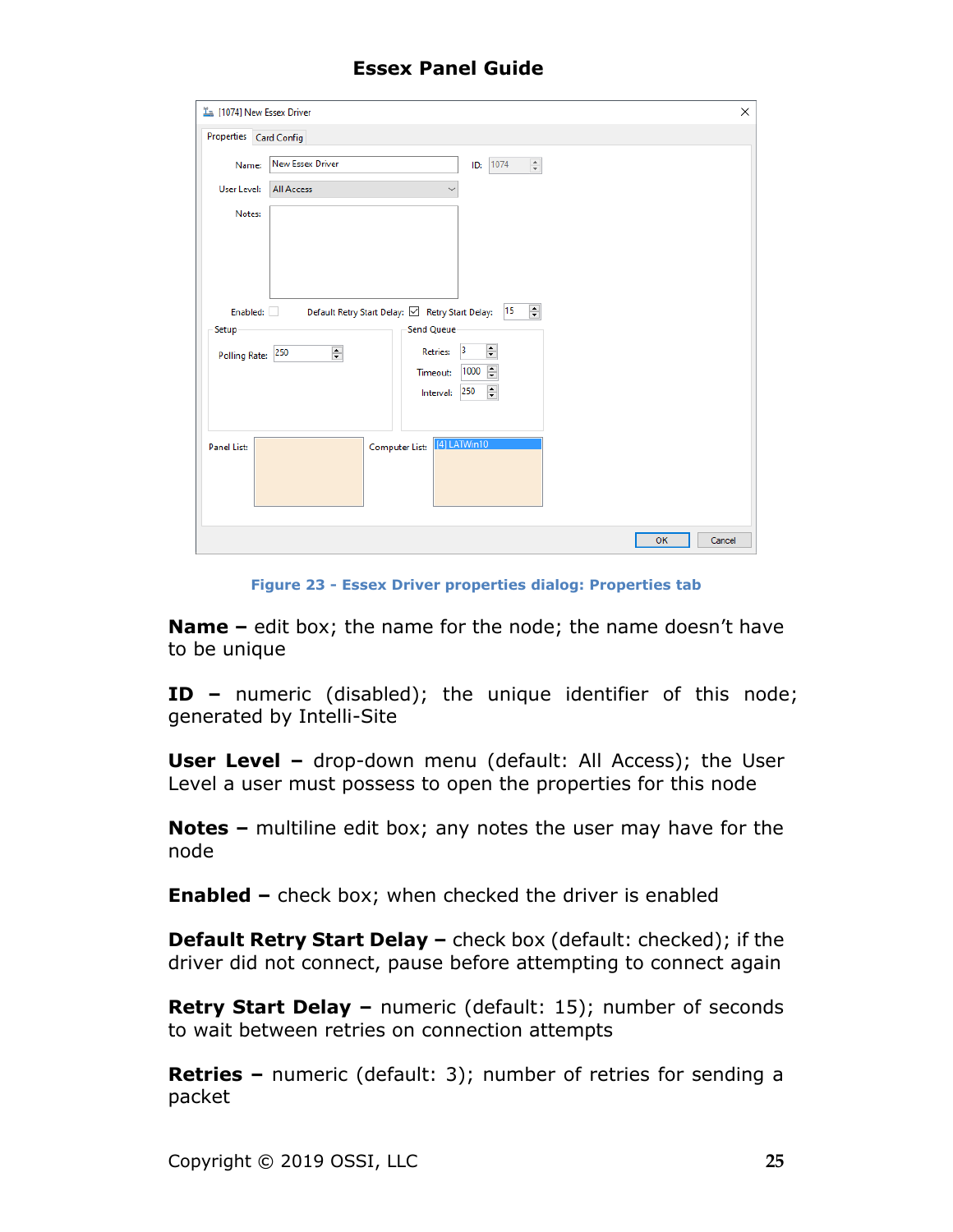**Timeout –** numeric (default: 1000); number of milliseconds to wait for a response before assuming the packet was not received

**Interval –** numeric (default: 25); number of milliseconds to wait after a timeout before sending the packet again

**Panel List-** drop box; the Essex nodes attached to this driver

**Computer List** – drop box (default: the computer on which the Engine is running); the computer node on which this driver is running

#### <span id="page-25-0"></span>**5.1.2 Card Config tab**

The *Card Config* tab is where the card formats are defined and stored.

| ×<br>I [1840] New Essex Driver<br>Properties Card Config |                            |        |                     |                                  |                       |                                   |
|----------------------------------------------------------|----------------------------|--------|---------------------|----------------------------------|-----------------------|-----------------------------------|
|                                                          | <b>Card Configurations</b> |        |                     |                                  |                       |                                   |
| Format<br>ID                                             | Name                       | Length | Data Mask           | <b>1st Parity Mask</b>           | 2nd Parity Mask       | <b>3rd Parity Mask</b>            |
| 26                                                       | 26 bit Standard            | 26     | FSSSSSSSSCCCCCC     | ********************             | ********************* | *********************             |
| 29                                                       | <b>Compass Secure</b>      | 29     | CCCCCCCCCCCCC       | ****************E**              | XXXXXX**XXXXXX        | ********************              |
| 32                                                       | 32 bit Flex-Pass           | 32     | FFFFFFFFSSSSSSSSSC  | ********************<br>٠.,      | ********************* | *********************<br>$\cdots$ |
| 35                                                       | 35 bit HID Corporate       | 35     | **SSSSSSSSSSSSS*CC  | *EXX*XX*XX*XX*XX                 | *XX*XX*XX*XX*XX*      | OXXXXXXXXXXXXX                    |
| 36                                                       | 36 bit Motorola-CTL        | 36     | FSSSSSSSSSSSSSSSSSS | ********************<br>$\cdots$ | ********************  | *********************<br>$\cdots$ |
| 37                                                       | 37 bit HID H10304          | 37     | *SSSSSSSSSSSSSSSSSS | EXXXXXXXXXXXXX                   |                       | *********************<br>$\cdots$ |
| 48                                                       | OSSI 48                    | 48     | *SSSSSSSSSSSCCCC    | EXXXXXXXXXXXXX                   | ********************  | ********************<br>$\cdots$  |
|                                                          |                            |        |                     |                                  |                       |                                   |
|                                                          |                            |        |                     |                                  |                       | Add<br>Delete                     |
|                                                          |                            |        |                     |                                  |                       | OK<br>Cancel                      |

**Figure 24 - Driver Properties dialog: Card Config tab**

<span id="page-25-1"></span>**Format ID –** numeric; the identifier for the card configuration

**Name –** alphanumeric; the name of the card configuration; the way humans identify the card configuration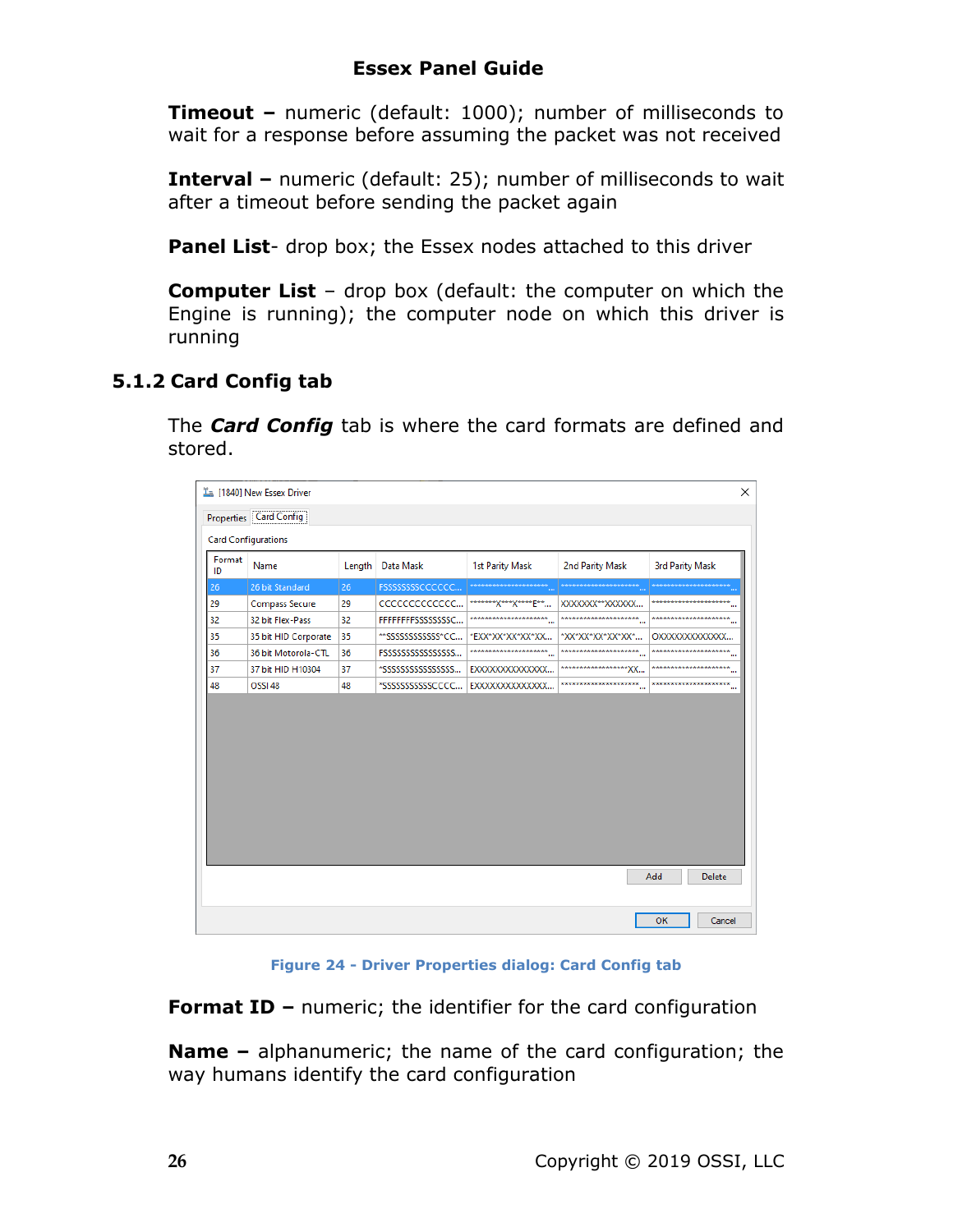**Length –** numeric; the number of bits in this card configuration

**Data Mask –** alphabetic; how each bit of the card configuration is interpreted; "F" is Format; "S" is Site Code; C is card number; "…" indicates the remaining bits are ignored

**Parity Mask –** alphanumeric; the bits used as part of this parity mask; "E" indicates it is an even parity; "O" indicates it is an odd parity; "X" the bit is included; "\*" the bit is ignored

Add - button; add a row to the **Card Configurations** table

Delete - button; delete the selected row from the **Card Configurations** table

### <span id="page-26-0"></span>*5.2 Communication Method Node*

The communication method node is a child of the driver.



**Figure 25 - Communication Method node in the Project Node Tree**

<span id="page-26-1"></span>Right-click on the node and select *Properties* to open the properties dialog.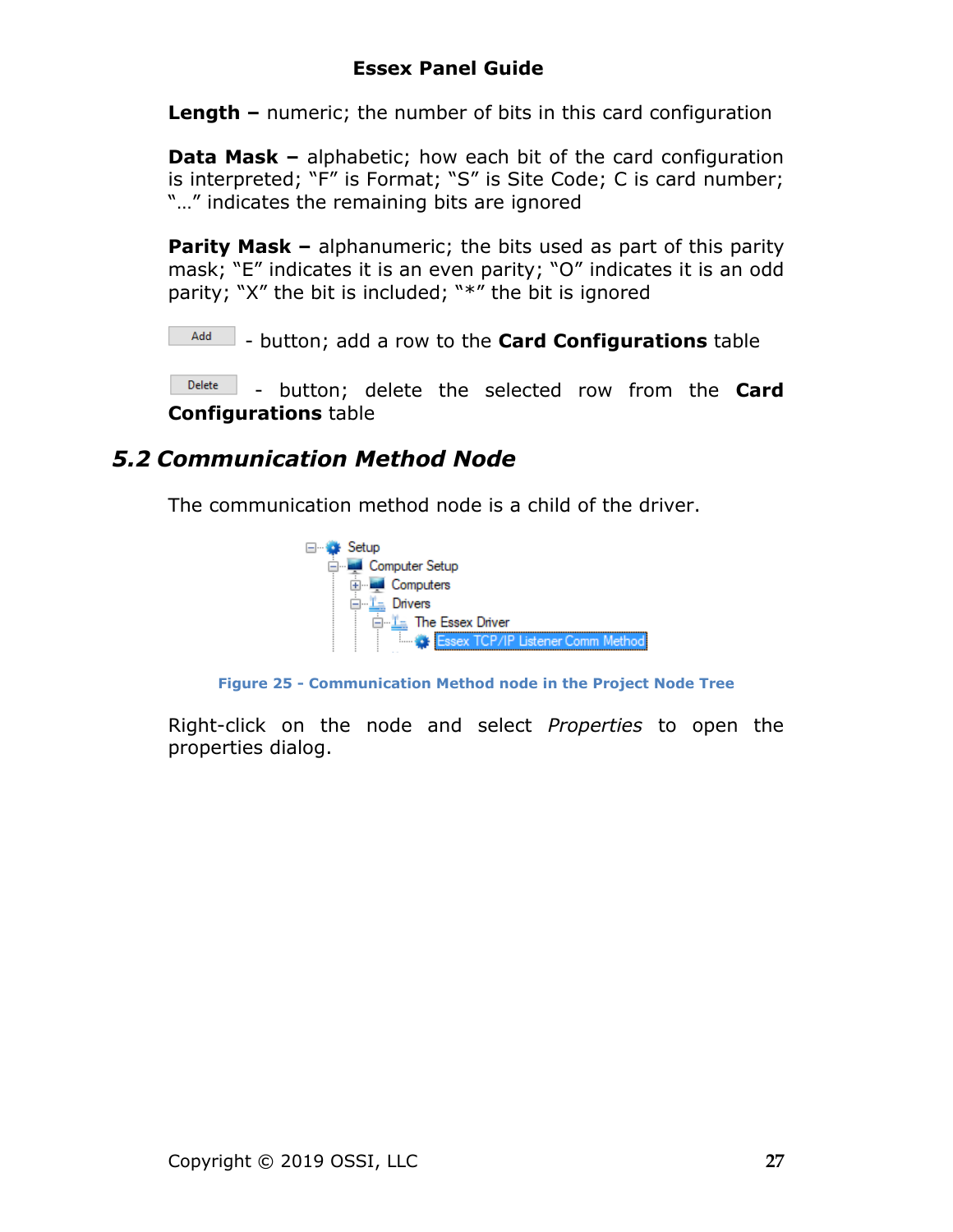|                        | 1075] New TCP/IP Listener Comm Method          | ×      |
|------------------------|------------------------------------------------|--------|
| Properties             |                                                |        |
| Name:                  | New TCP/IP Listener Comm Method<br>1075<br>ID: | $\div$ |
| User Level:            | <b>All Access</b><br>$\checkmark$              |        |
| Notes:                 |                                                |        |
|                        |                                                |        |
|                        |                                                |        |
|                        |                                                |        |
| <b>Listening Port:</b> | $\div$<br>9801                                 |        |
| TCP: $\overline{\vee}$ |                                                |        |
|                        |                                                |        |
|                        | OK<br>Cancel                                   |        |

**Figure 26 - Communication Method node properties dialog**

<span id="page-27-0"></span>**Name –** edit box; the name for the node; the name doesn't have to be unique

**ID –** numeric (disabled); the unique identifier of this node; generated by Intelli-Site

**User Level -** drop-down menu (default: All Access); the User Level a user must possess to open the properties for this node

**Notes –** multiline edit box; any notes the user may have for the node

**Listening Port –** numeric (default: 9801); the TCP or UDP port number on which the driver will listen for connections from the panel(s)

**TCP-** checkbox (default: checked); when checked, the driver will communicate with the panel using TCP; when not checked, the driver assumes UDP is the desired communication protocol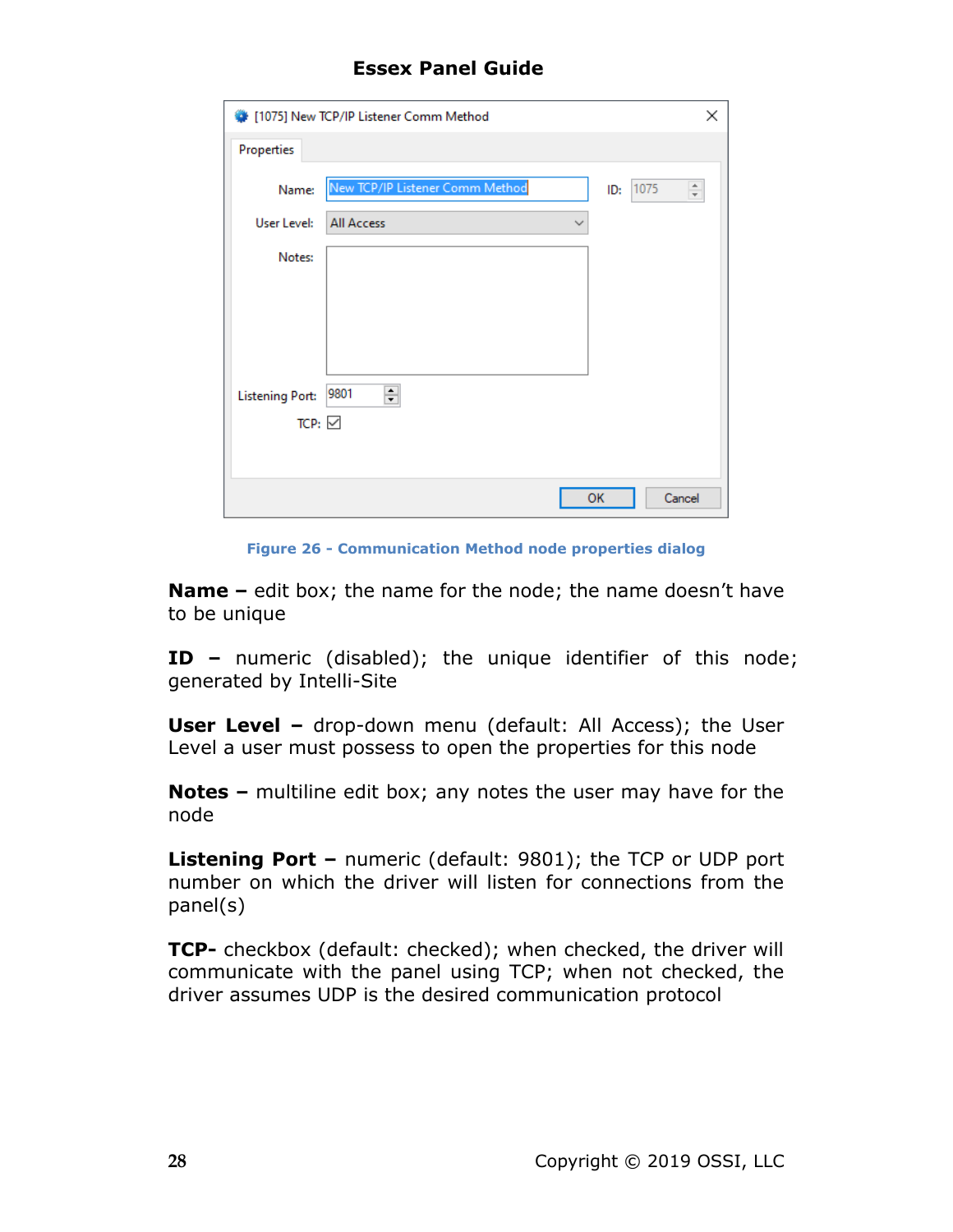### <span id="page-28-2"></span><span id="page-28-0"></span>*5.3 Essex Panel Node*

The Essex panel node is found by expanding **System Layout** then the Site and Area to which the Essex panel was added in **K**Hardware Management View. In the example below, the panel was added to the site **Corporate Headquarters** and the area imaginatively named **Area**.



**Figure 27 - The Essex panel node in the Project Node Tree**

<span id="page-28-3"></span>The Essex panel node is the root node for the panel. The following sections will explain:

- The properties of the Essex panel node
- The configuration of the Essex panel (a.k.a. **Quick Config**)
- The child nodes of the Essex panel

#### **5.3.1 Essex Panel Node Properties**

<span id="page-28-1"></span>Right-click on the Essex panel node to open the properties. These fields are not accessible through the **Quick Config** dialog except for **Name**, **Address**, and **Virtual**. They correspond to those features that aren't part of the day to day running of the system.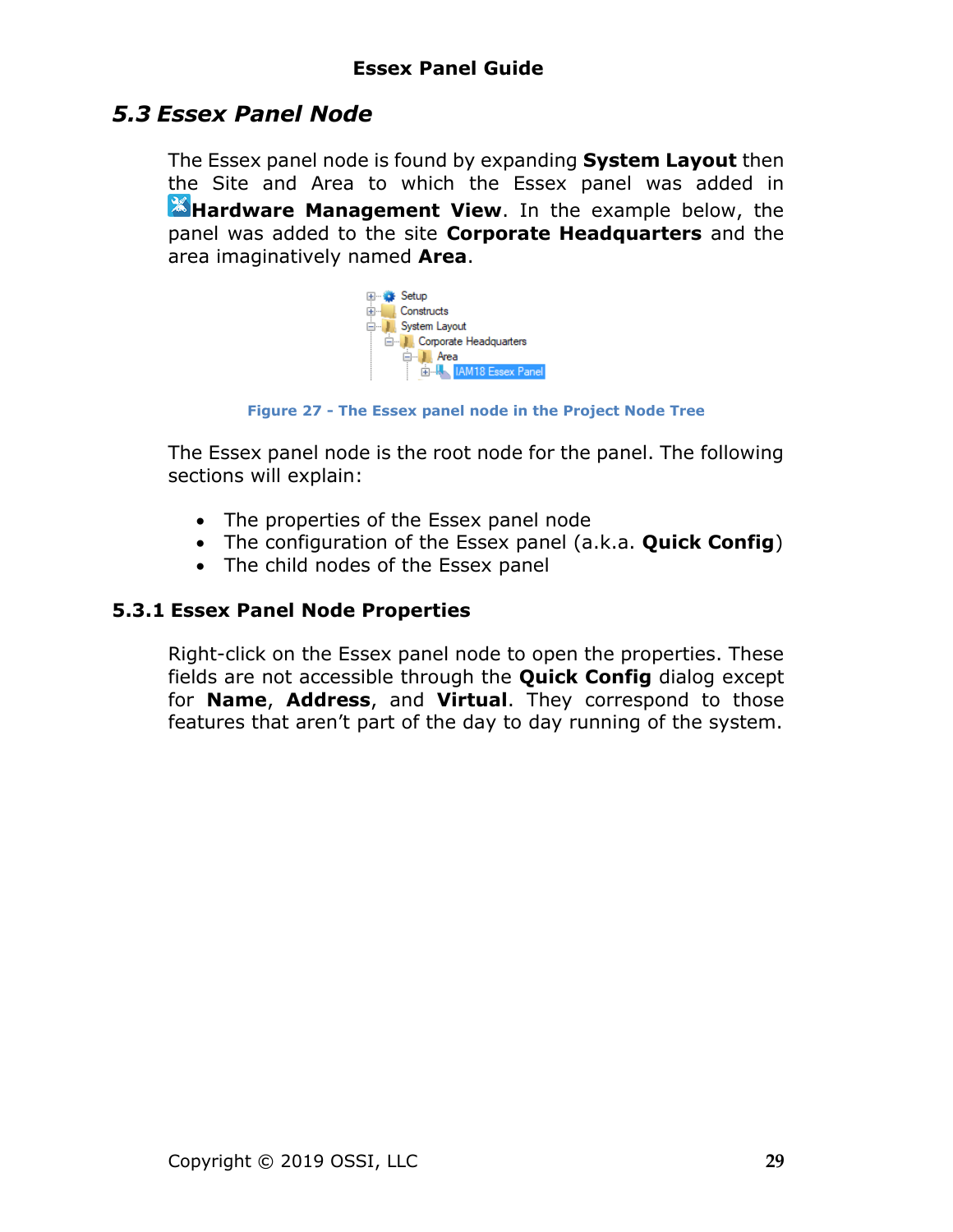| [1842] IAM18 Essex Panel |                                                          | × |
|--------------------------|----------------------------------------------------------|---|
| Properties               |                                                          |   |
| Name:                    | <b>IAM18 Essex Panel</b><br>1842<br>$\frac{4}{7}$<br>ID: |   |
| User Level:              | <b>All Access</b><br>$\checkmark$                        |   |
| Notes:                   |                                                          |   |
|                          |                                                          |   |
|                          |                                                          |   |
|                          |                                                          |   |
| <b>Panel Setup</b>       |                                                          |   |
|                          | ÷<br>$ 0\rangle$<br>Event buffer delta (min):            |   |
| Virtual Point:           |                                                          |   |
| Device ID:               | IAM18                                                    |   |
| IP Address:              | 췌<br>2001<br>192.168.12.18<br>Port:                      |   |
|                          |                                                          |   |
|                          | Cancel<br>OK<br>Apply                                    |   |

**Figure 28 - Essex node properties dialog**

<span id="page-29-0"></span>**Name –** edit box; the name for the node; the name doesn't have to be unique

**ID –** numeric (disabled); the unique identifier of this node; generated by Intelli-Site

**User Level -** drop-down menu (default: All Access); the User Level a user must possess to open the properties for this node

**Notes –** multiline edit box; any notes the user may have for the node

**Panel Setup –** group box; those fields associated with how the software handles the panel

**Event buffer delta (min)** - numeric (default: 0); only applies to panels that buffer data; the Engine compares the time an event occurs versus the current time, if the difference is greater than the **Event buffer delta**, the event is logged but not acted upon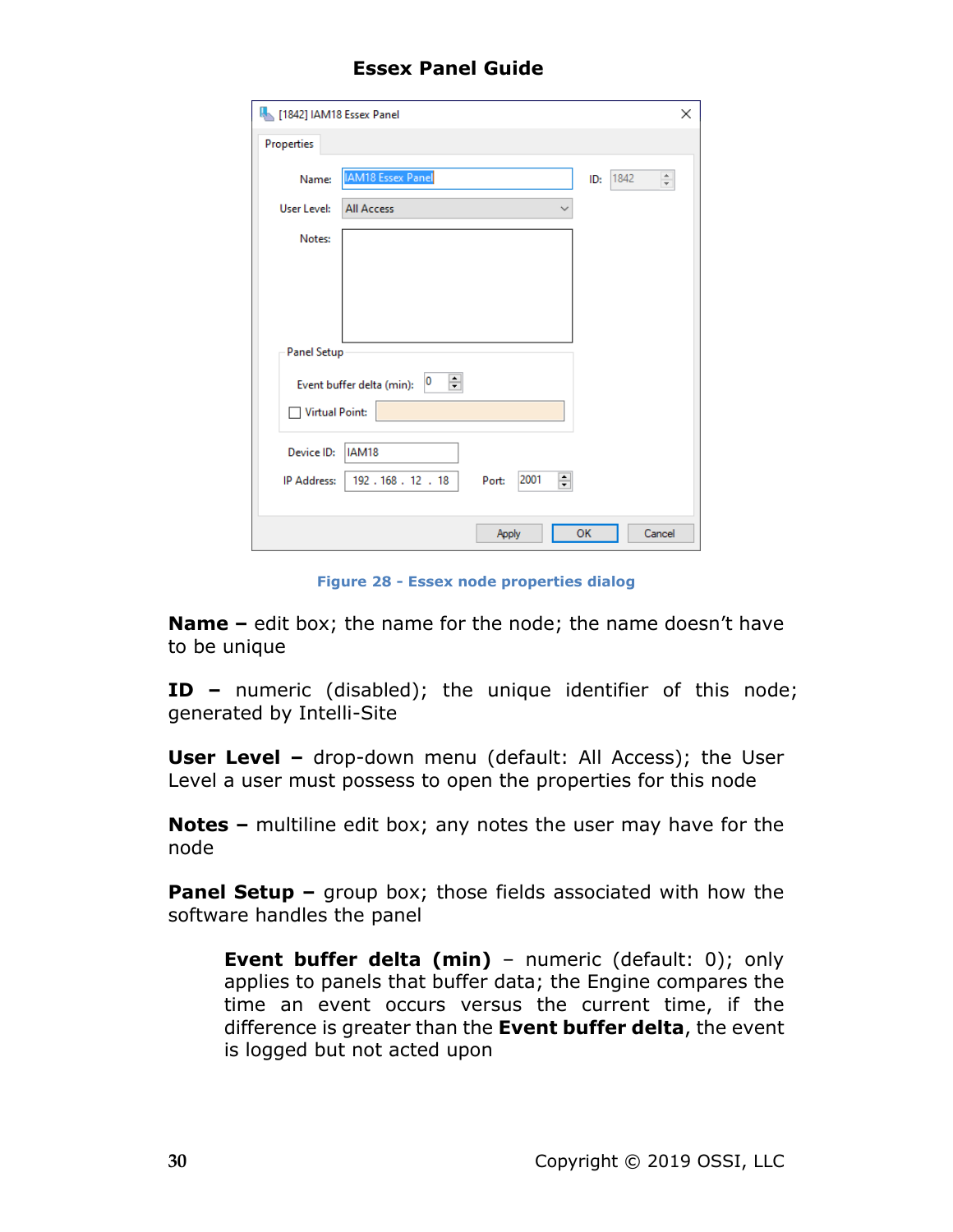**Virtual** – check box; when checked the panel is virtualized, allowing the driver to be brought online without having the physical panel available

**Virtual Point** – drop box; this I/O Point will be set when the panel is virtualized, clear when it is not

**Device ID –** edit box; the **Device ID** of the Essex panel

**IP Address –** edit box; the IP address of the Essex panel

**Port –** numeric (default: 2001); the **Listen Port** of the Essex panel

#### **5.3.2 Essex Panel Quick Config**

<span id="page-30-0"></span>The **Quick Config** dialog is accessible either in **AHardware Management View** or in **Design View**. To open the **Quick Config** dialog, right-click on the Essex panel node and select *Quick Config*.

|                 | Configure Essex Panel        | × |
|-----------------|------------------------------|---|
| Name:           | <b>Essex Panel</b>           |   |
| Notes:          |                              |   |
|                 |                              |   |
|                 |                              |   |
|                 |                              |   |
| Virtual: $\Box$ |                              |   |
| Device ID:      | <b>ID001</b>                 |   |
| IP Address:     | 2001<br>192.168.1.1<br>Port: | ÷ |
|                 | ОΚ<br>Cancel<br>Apply        |   |

**Figure 29 - Essex panel Quick Config dialog**

<span id="page-30-1"></span>**Name –** edit box; the name of the Essex panel; updating this field will change the name of the node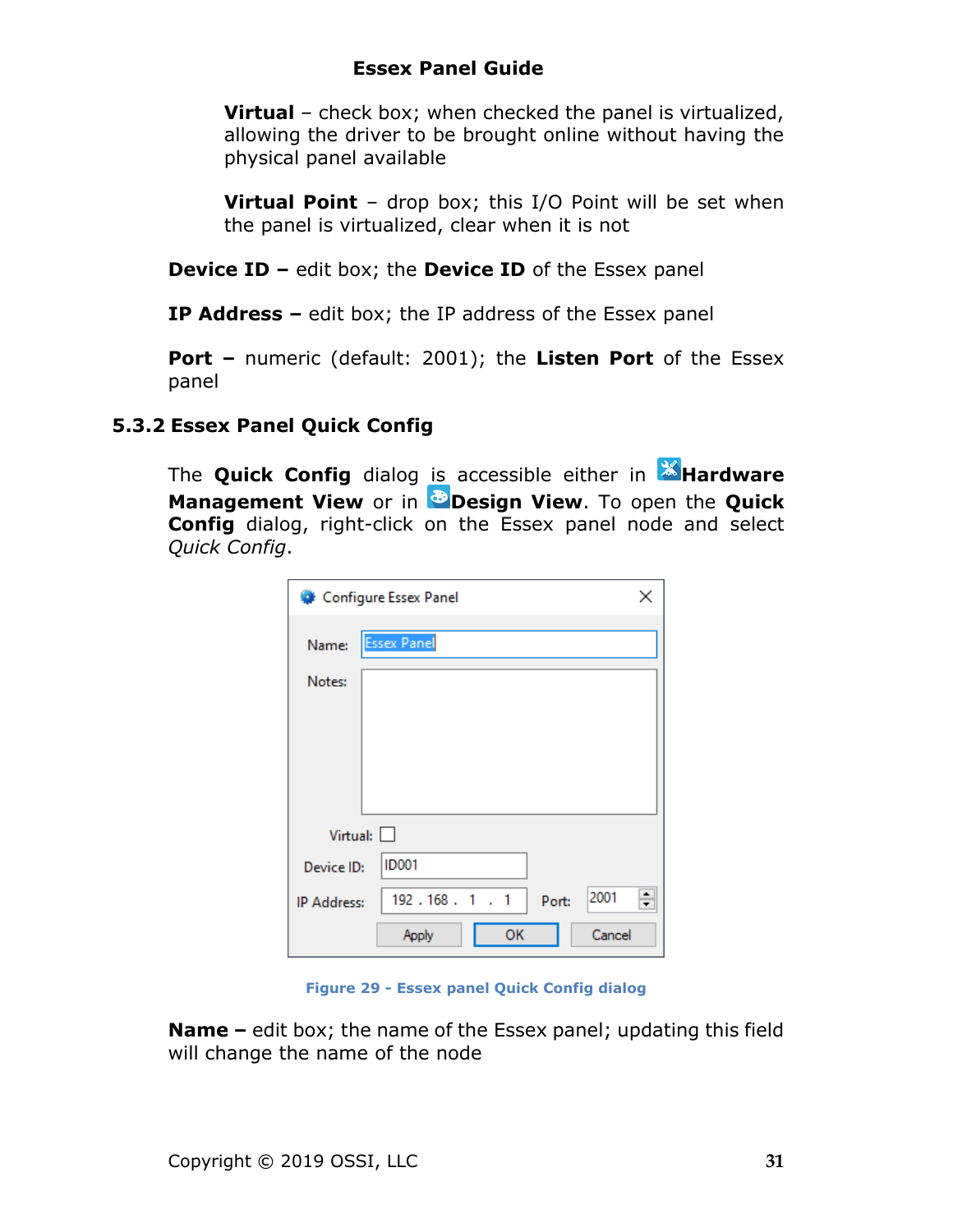**Notes –** multiline edit box; any comments about this one wants to say about this panel

**Virtual –** check box; when checked the panel is virtualized, allowing the driver to be brought online without having the physical panel available

**Device ID –** edit box; the **Device ID** of the Essex panel

**IP Address –** edit box; the IP address of the Essex panel

**Port –** numeric (default: 2001); the **Listen Port** of the Essex panel

#### **5.3.3 Essex Panel Child Nodes**

<span id="page-31-0"></span>An Essex panel has five (5) child node groups.



**Figure 30 - Panel Child Nodes**

<span id="page-31-1"></span>The following sections describe each of these groups.

#### **5.3.3.1 Input Nodes**

The possible **Input** nodes for every Essex panel are the **Master Piezo Button**, the **Slave Piezo Button**, and the **Analog Button**.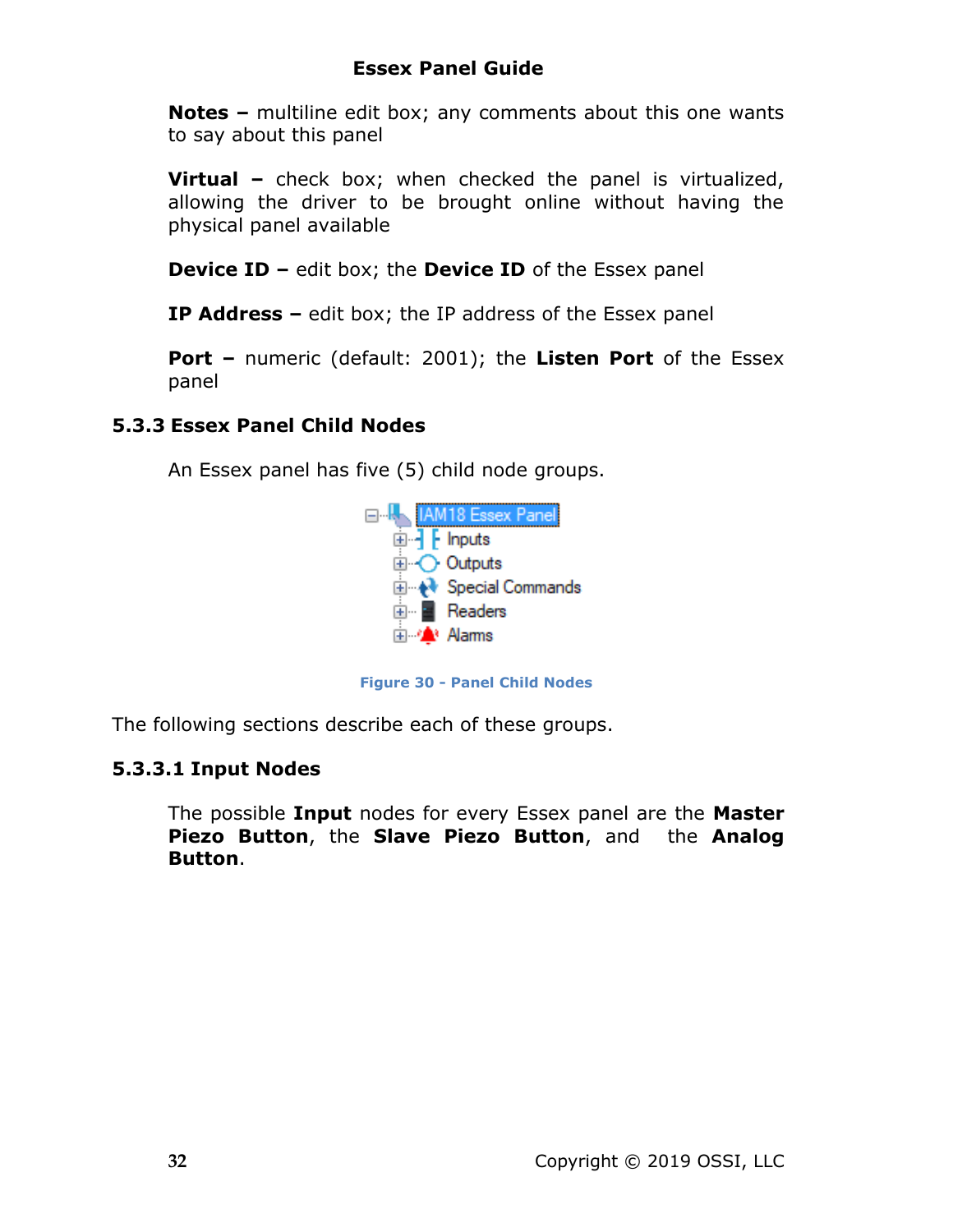

**Figure 31 - Panel Inputs**

<span id="page-32-0"></span>These I/O Points reflect the current state of the corresponding input. The **Analog Button** has sub-states to further identify the current state.

#### **5.3.3.2 Output Nodes**

The possible **Output** nodes for every Essex panel are **Master Red LED**, **Master Green LED**, **Master Sound**, and **Master Sound Disabled**, as well as **Slave Red LED**, **Slave Green LED**, **Slave Sound**, and **Slave Sound Disabled**.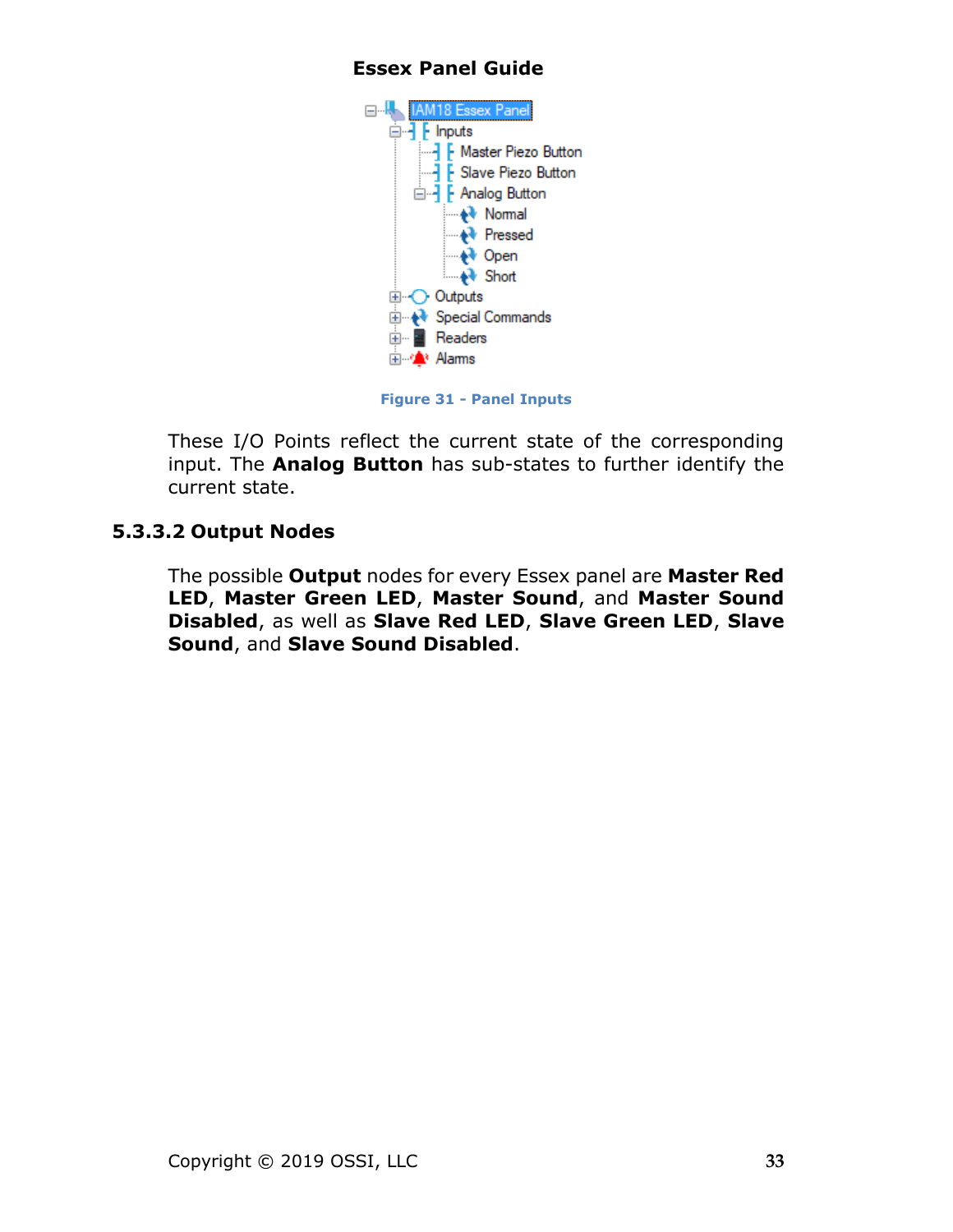

**Figure 32 - Panel Outputs**

<span id="page-33-0"></span>These I/O Points reflect the current state of the corresponding output. The **LED** outputs have sub-states to further identify the current state, and so do the **Sound** outputs. See the figure above.

#### **5.3.3.3 Special Commands Nodes**

The possible **Special Commands** nodes for every Essex panel are listed in the figure below.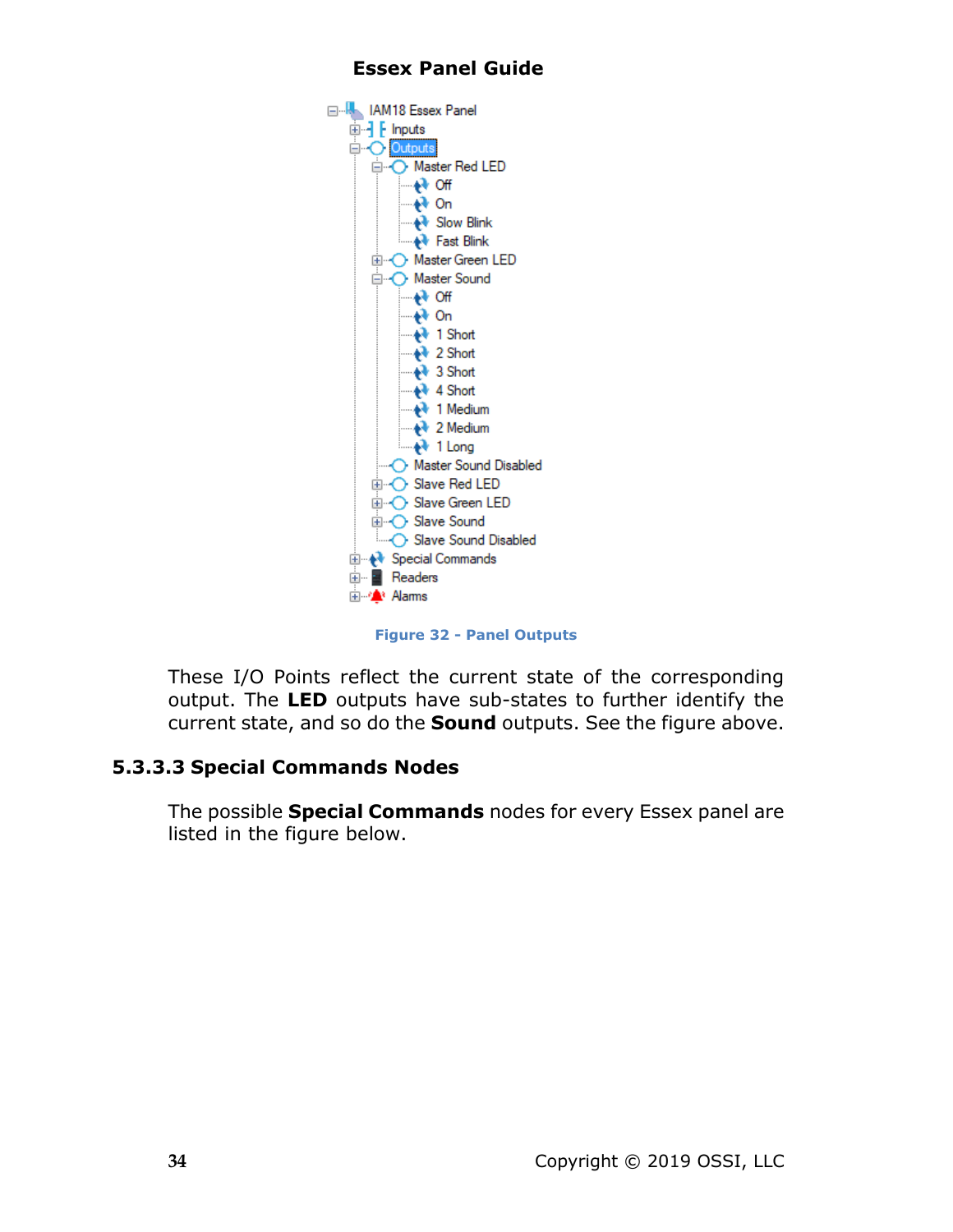| ⊟…kk IAM18 Essex Panel                                                               |
|--------------------------------------------------------------------------------------|
| 由- <b>]</b> [ Inputs                                                                 |
| 国 <b>O</b> Outputs                                                                   |
| Special Commands                                                                     |
| <b>Main Red LED Slow Blink</b>                                                       |
| — ♦ Set Main Red LED Fast Blink                                                      |
| — ♦ Set Main Red LED Off with Delay                                                  |
| — ♦ Set Main Red LED On with Delay                                                   |
| — ♦ Set Main Red LED Slow Blink with Delay                                           |
| i National Red LED Fast Blink with Delay                                             |
| — ♦ Set Main Green LED Slow Blink                                                    |
| — ♦ Set Main Green LED Fast Blink                                                    |
| — Net Main Green LED Off with Delay                                                  |
| <b>Meta</b> Set Main Green LED On with Delay                                         |
| <b>Main Green LED Slow Blink with Delay</b> Set Main Green LED Slow Blink with Delay |
| … No Set Main Green LED Fast Blink with Delay                                        |
| --- + Set Main Sound 1 Short                                                         |
|                                                                                      |
| ---- A Set Main Sound 3 Short                                                        |
| ---- Net Main Sound 4 Short                                                          |
| ---- Net Main Sound 1 Medium                                                         |
|                                                                                      |
| ---- A Set Main Sound 1 Long                                                         |
|                                                                                      |
|                                                                                      |
| … No Set Slave Red LED Off with Delay                                                |
| … A Set Slave Red LED On with Delay                                                  |
| … Not Set Slave Red LED Slow Blink with Delay                                        |
| <b> ♦ Set Slave Red LED Fast Blink with Delay</b>                                    |
| … ♦ Set Slave Green LED Slow Blink                                                   |
| <b>Example 3</b> Set Slave Green LED Fast Blink                                      |
| ……A Set Slave Green LED Off with Delay                                               |
| ……A Set Slave Green LED On with Delay                                                |
| ---- A Set Slave Green LED Slow Blink with Delay                                     |
| … Not Stave Green LED Fast Blink with Delay                                          |
| <b>Executed Set Slave Sound 1 Short</b>                                              |
| i Set Slave Sound 2 Short                                                            |
| - Net Slave Sound 3 Short                                                            |
| <b>No Set Slave Sound 4 Short</b>                                                    |
| — ♦ Set Slave Sound 1 Medium<br>- Nedium Set Slave Sound 2 Medium                    |
| - Net Slave Sound 1 Long                                                             |
| → Test Piezo Buttons                                                                 |
| — A Reset                                                                            |
| <b>E</b> Readers                                                                     |
| <b>⊞ only</b> Alams                                                                  |
|                                                                                      |

**Figure 33 - Panel Special Commands**

<span id="page-34-0"></span>These are not I/O Points! These are commands. These special commands can be sent to the panel by using these nodes as a target of the SetOn action.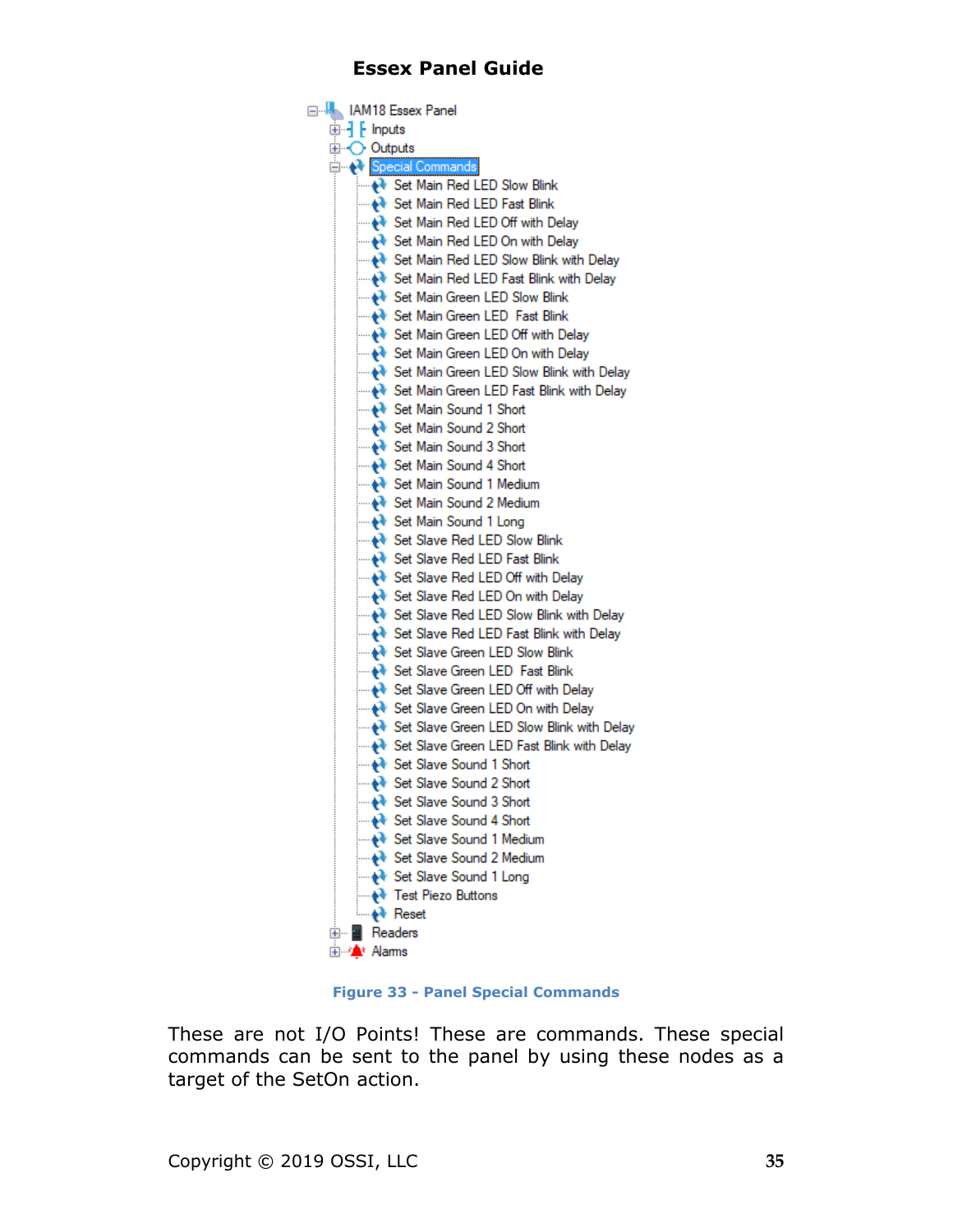#### **5.3.3.4 Readers Node**

There is only one possible **Reader** node for every Essex panel.





#### <span id="page-35-2"></span>**5.3.3.5 Alarms**

The alarms for the Essex are located under the **Alarms** node. There is only one alarm, **Panel Status**.



**Figure 35 - Panel Alarms node**

<span id="page-35-3"></span>The **Panel Status** point is high when the panel is offline (assuming the driver is online, and the panel is not virtualized).

### <span id="page-35-0"></span>*5.4 Project Programming*

The driver and panel nodes can be used in project programming in a variety of ways.

#### <span id="page-35-1"></span>**5.4.1 Using the Essex Driver and Panel Nodes in Evaluation Grids**

The Essex driver and panel nodes can be used in evaluation grids. Each has slightly different selection possibilities.

When a driver node is used in an evaluation grid, the possible *Selection* values are *Enabled,* or *Disabled*.

When the panel node is used in an evaluation grid, the possible *Selection* values are *Virtual*, and *Driver Offline*.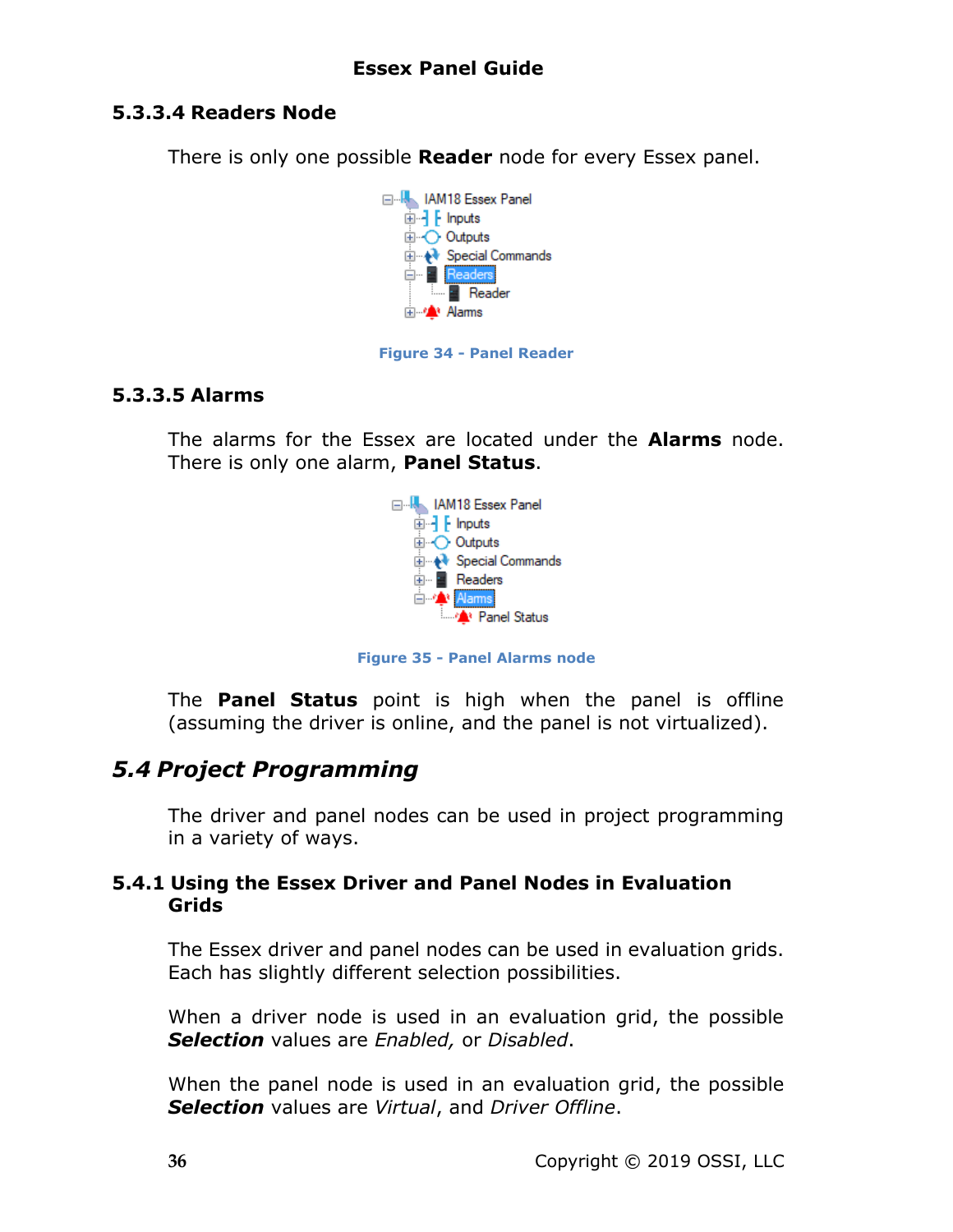The child nodes are treated as I/O Points.

*Note: Special Commands are not I/O Points; they are commands. While they can be used in evaluation grids, their state never changes. Their state is always low.*

#### <span id="page-36-0"></span>**5.4.2 Special Commands nodes**

To send a special command to an Essex panel, use SetOn the target special command node in the action grid.

|            | Action             | Target                                                                                        |              |               |
|------------|--------------------|-----------------------------------------------------------------------------------------------|--------------|---------------|
| 2          | SetOn              | [1895] IAM18 Essex Panel\Set Main Red<br>[1895] IAM18 Essex Panel\Set Main Red LED Slow Blink |              |               |
| 3          |                    |                                                                                               |              | <b>Insert</b> |
|            |                    |                                                                                               |              | Delete        |
| 5<br>6     |                    |                                                                                               | $\checkmark$ |               |
| Mouse Down | Mouse Up<br>Active | Inactive   Mouse Enter   Mouse Leave                                                          |              |               |

<span id="page-36-1"></span>**Figure 36 - Action Grid using a Special Command node**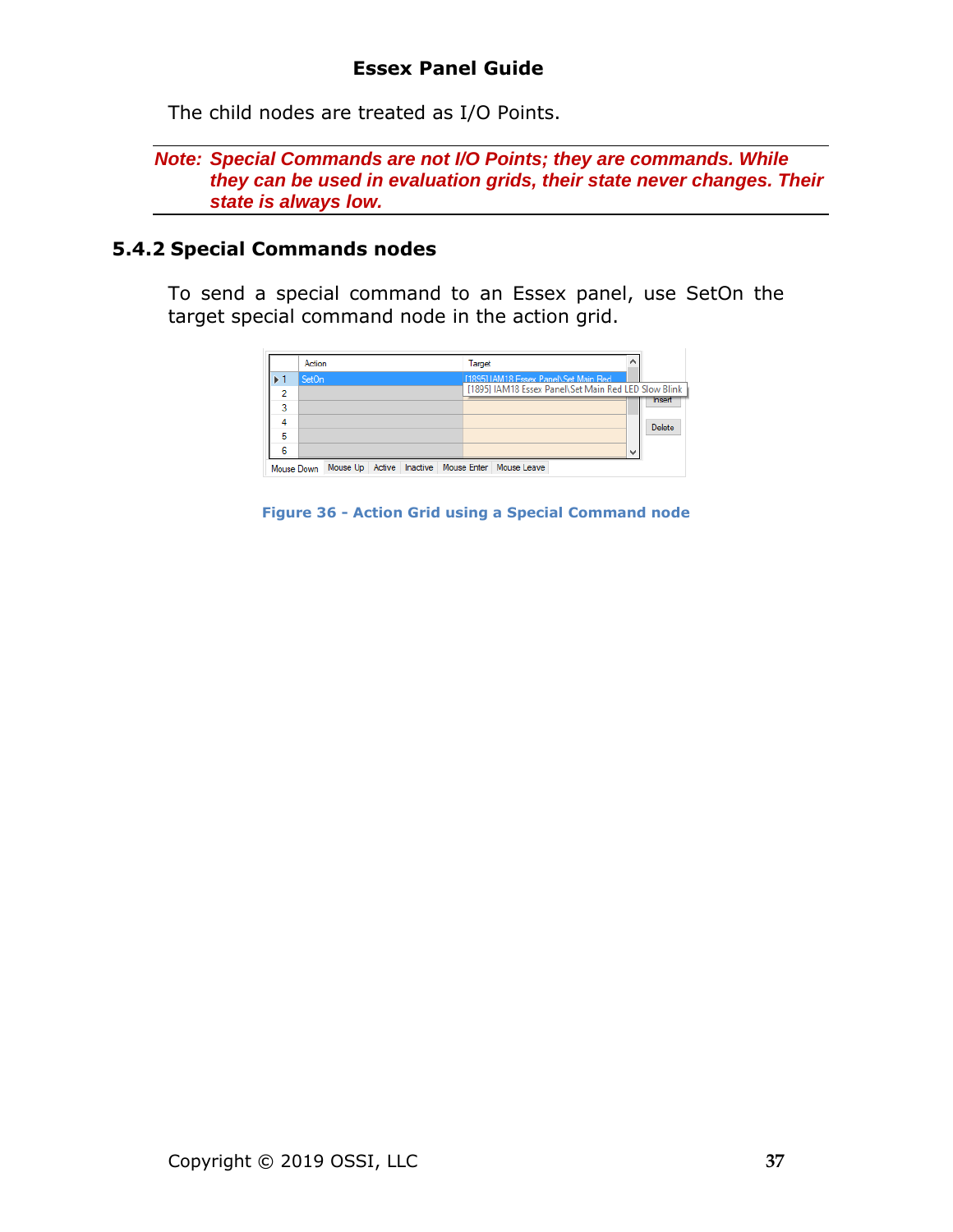# <span id="page-37-0"></span>**Table of Figures**

| Figure 2 - Essex field device configuration website 10                 |
|------------------------------------------------------------------------|
|                                                                        |
|                                                                        |
|                                                                        |
|                                                                        |
| Figure 7 - The Choose Communication Method Type dialog  13             |
| Figure 8 - The TCP/IP Communication Method properties dialog  14       |
|                                                                        |
| Figure 10 - The driver icon with a communication method  16            |
|                                                                        |
| Figure 12 - A new Essex panel attached to an Essex driver  17          |
|                                                                        |
|                                                                        |
|                                                                        |
| Figure 16 - Enabled Essex Driver that is not communicating with the    |
| Figure 17 - Enabled Essex Driver that is communicating with the Driver |
|                                                                        |
|                                                                        |
|                                                                        |
| Figure 21 - Essex Driver node in the Project Node Tree  23             |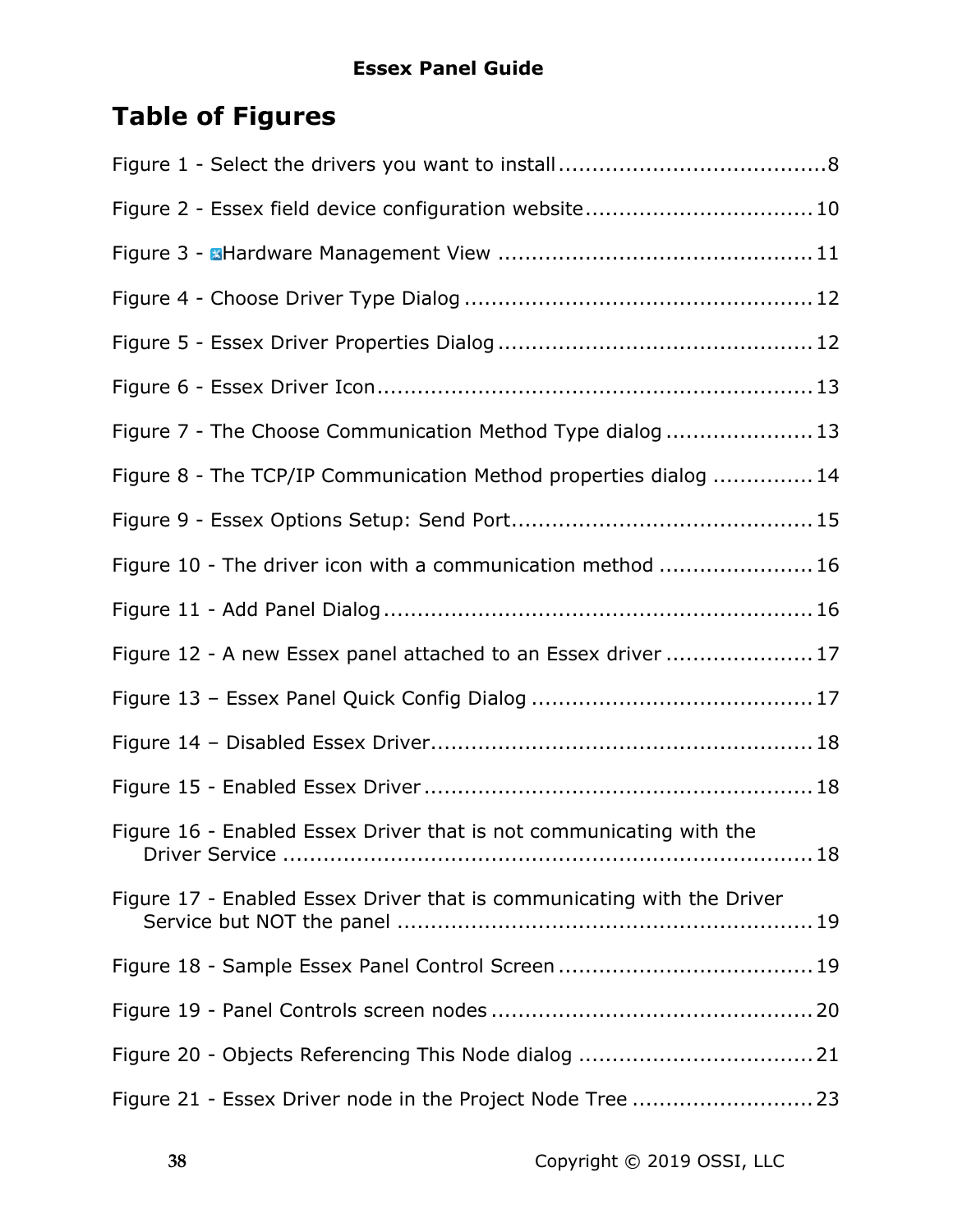| Figure 23 - Essex Driver properties dialog: Properties tab 25     |  |
|-------------------------------------------------------------------|--|
| Figure 24 - Driver Properties dialog: Card Config tab  26         |  |
| Figure 25 - Communication Method node in the Project Node Tree 27 |  |
| Figure 26 - Communication Method node properties dialog  28       |  |
| Figure 27 - The Essex panel node in the Project Node Tree  29     |  |
|                                                                   |  |
|                                                                   |  |
|                                                                   |  |
|                                                                   |  |
|                                                                   |  |
|                                                                   |  |
|                                                                   |  |
|                                                                   |  |
| Figure 36 - Action Grid using a Special Command node  37          |  |